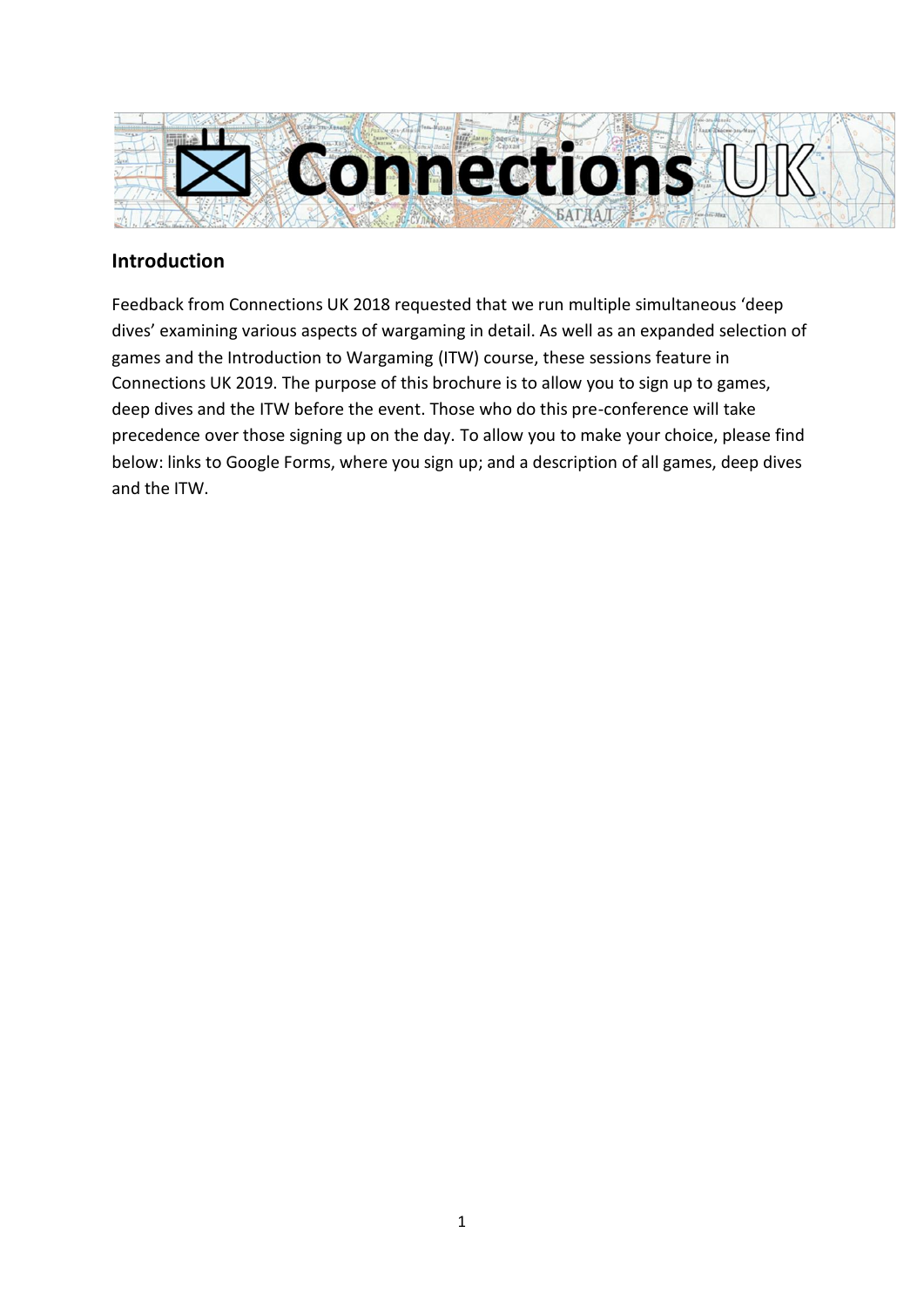# **Day 1: Diverse Game Formats and Adjudication Methods and introduction to Wargaming Course**

Attendees may pick between the following sessions for the morning and afternoon sessions, except for the **megagame and Introduction to Wargaming course, which will run all day**.

## **Introduction to Wargaming** – Major Tom Mouat and Jerry Elsmore. **All day**

This is an all-day course, serving as an introduction to wargaming for beginners by Tom Mouat, the Head of Simulation and Modelling, from the Defence Academy of the UK. The course consists mainly of presentations, with some example games that will be played to demonstrate some of the points made. This is an all-day event with an optional presentation in the evening. Topics covered will be:

- Why Wargame?
- Types of Wargame.
- Wargaming "Effects".
- Wargame Design, Dice and Adjudication.
- Wargame Pitfalls and Dangers.
- Wargame Component Production and Map Generation (Optional evening session)

## **Super Soldiers and Killer Robots 2035** – Jim Wallman. **All day**

This is a map-based megagame using unclassified sources to explore a way in which novel technologies can be examined and observations, insight and lessons gained using a simple multi-player double-blind manual wargame structure. The game looks at a number of nearfuture technologies and their potential impacts. In this case the context will be kinetic land operations between peer opponents, and the focus is on how new technologies are represented as capabilities and how those capabilities might become integrated into new tactics or doctrine. The game will look at how novel capabilities mesh with operational planning at the brigade and battlegroup level.

The game is played in two stages – stage one: force structure planning and technology adoption, followed by stage two: wargaming combat operations to test out the structures, assumptions and plans. This is an abstracted game and is suitable for all levels of wargame experience from the complete novice through to the hardened veteran, and a deep knowledge of military operations, the Staff Officers Handbook and present-day doctrine is **absolutely not** necessary.

There is on-going interest in the ways in which the military community can be prepared for the impact of new technology over the next 20 years or so, and in particular how wargames assist that process. This was explored in a practical way in recent years in the UK (in EX EAGLE WARRIOR and EX AGILE WARRIOR). This megagame represents just one, easily accessible, way of exploring those issues for a general audience.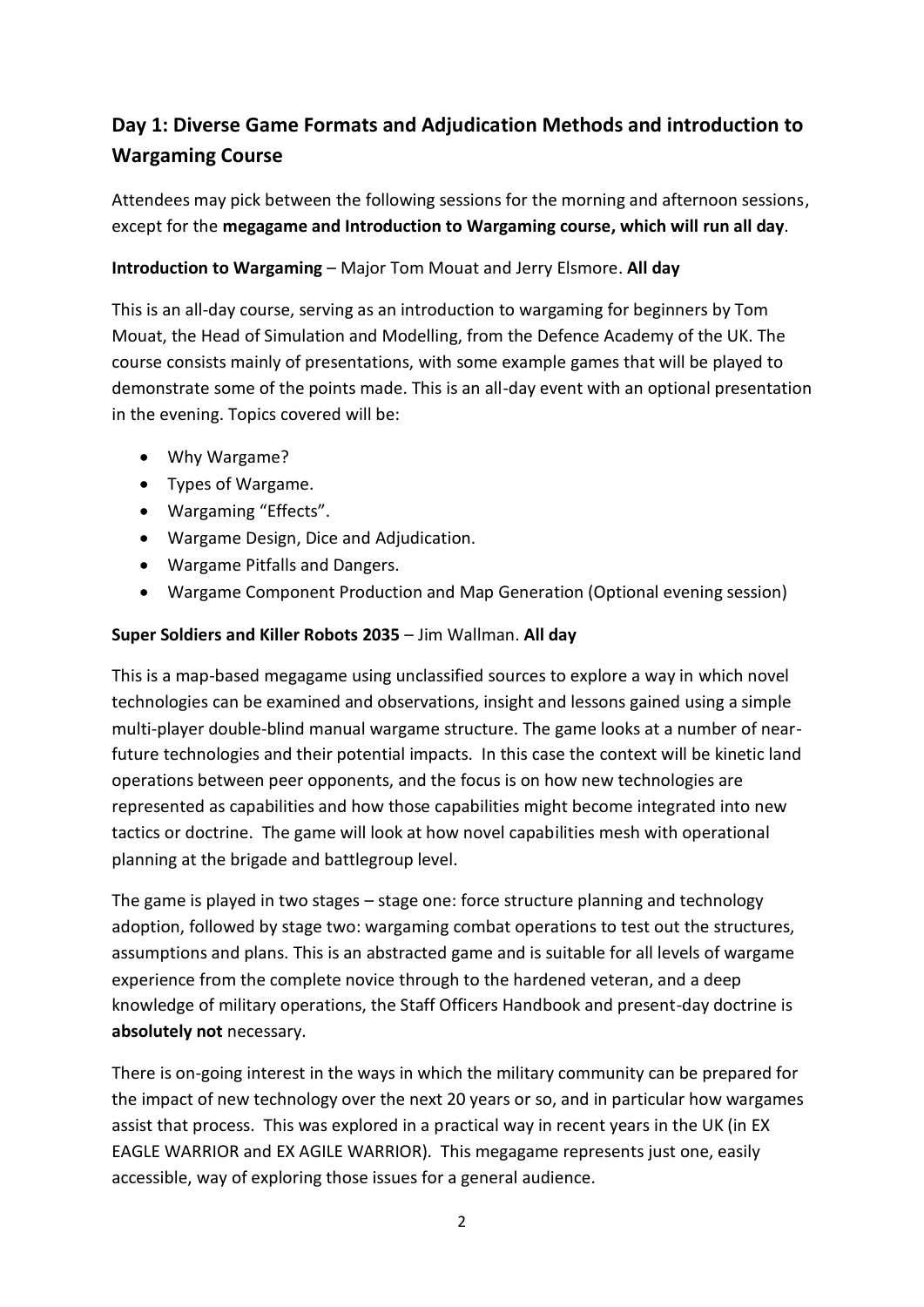## **Afghan Provincial Reconstruction Team** – Roger Mason, LECMgt

The Afghan PRT game simulates provincial reconstruction operations in Afghanistan. The game is designed for 12 players. It simulates reconstruction operations from the local village level through the national level decision makers in Afghanistan. The game has three province maps where teams of NGOS, Afghan government officials, and International Security Assistance Forces develop reconstruction projects. Each team member has strengths and weaknesses which they can leverage to meet their individual goals. (ex: The ISAF players have more resources, but the NGO players have better access to intelligence). A fourth map tracks decision making at the national level. Players must balance resources, influence, and intelligence to make reconstruction progress. The national level players have a limited number of national assets and resources they can provide to assist the province players. Players must deal with a dynamic mix of warlords, the Taliban, political/social challenges, and environmental issues. During the game a national level stability index tracks the stability of the country. If the index drops to a critical level reconstruction fails. Players have individual goals but must cooperate by sharing influence, resources, and intelligence to survive.

The Afghan PRT game was produced by LECMgt for Georgetown University and the US National Defense University. The objective of the game was to train US war college students in cooperative operations in Afghanistan with non-governmental agencies. The original concept request was to design "a wargame on peace operations." The game was originally designed as a future scenario where reconstruction success remains tenuous, the United States and ISAF are interested in drawing down their participation, and internal problems in Afghanistan are constant. The game is designed for 12 players which is the size of US war college seminar classes. The game includes individual and cooperative decision making. An aspect of gameplay is the necessity for teams to negotiate for limited national level resources. The game includes the gathering and manipulation of intelligence from provincial to the national level. The game has been used by a variety of US military and educational institutions as a topical active learning tool.

## **AFTERSHOCK: A Humanitarian Crisis Game** – Rex Brynen

AFTERSHOCK: A Humanitarian Crisis Game is an educational game that explores the interagency cooperation needed to address the emergency and early recovery phases of a complex humanitarian crisis. Developed by PAXsims, AFTERSHOCK has been used by the US, UK, and other militaries, universities, non-governmental organizations, and UN agencies.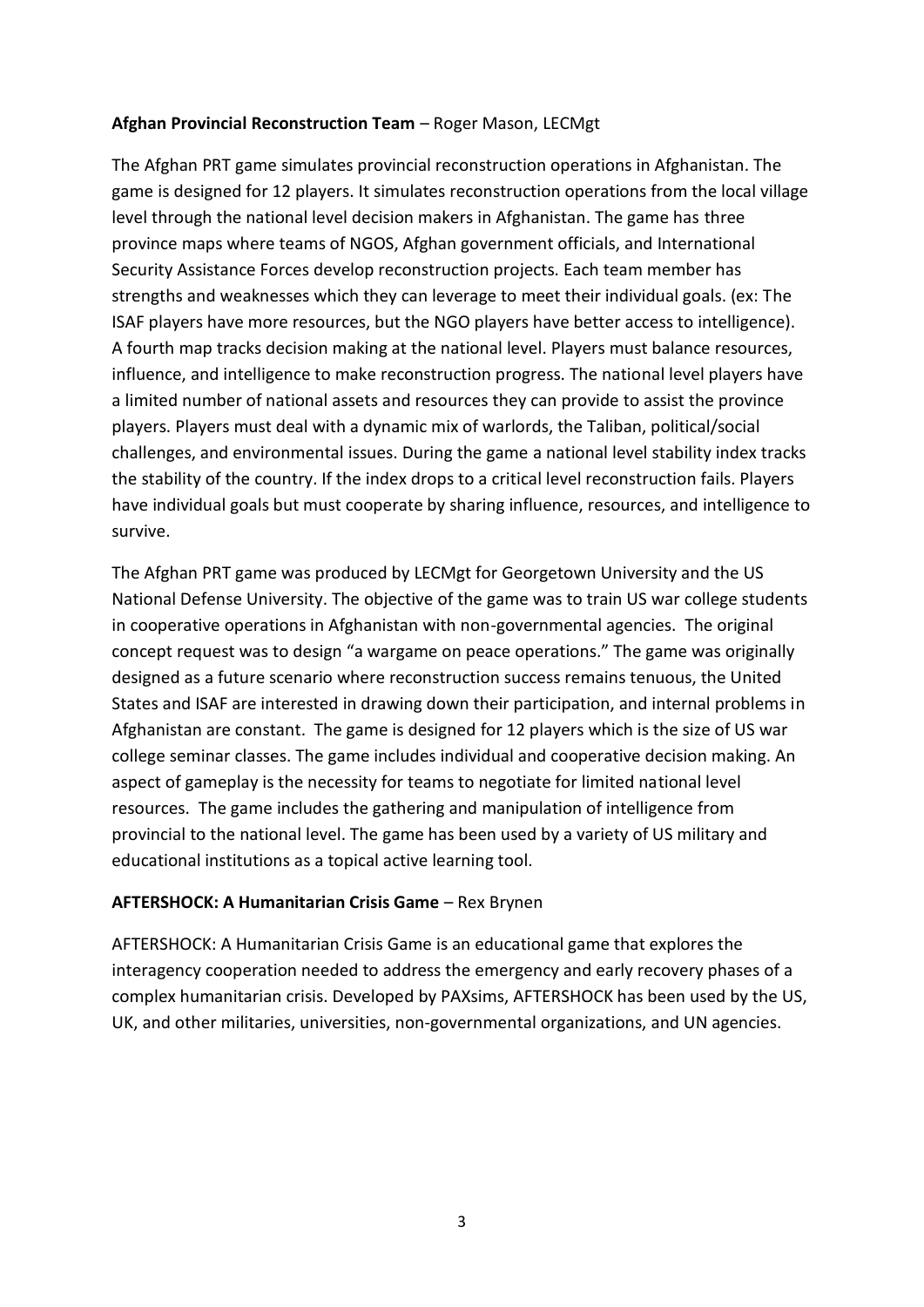## **Camberley Kriegsspiel Briefing Only** – Ivor Gardiner. **Afternoon only**

## **This session is a briefing for interested participants ahead of the Day 2 Games Fair when the actual Kriegsspiel will be run.**

The Camberley Kriegsspiel is a low complexity adversarial wargame designed as a training tool for planning and executing operations from battlegroup (BG) up to brigade (Bde) level. Participants plan and conduct operations against live opposition over standard maps to allow for force-on-force free play. It requires an Excon (umpire/s) to coordinate and control activities.

Focus is on command, intelligence, manoeuvre and combat, with fog of war (FoW) and chance (luck) being essential elements. The sequence of play generates realistic, active and continual overlapping decision-making cycles. Both sides plan from a Scenario Briefing and play over their own map without being sighted to their opponents' maps. Once the planning phase is complete and Excon has updated the Master Map, the Execution Phase commences in a sequence of overlapping player turns with each side running an Action-Reaction-Counteraction sequence during their Execution. Excon updates players on Spotted enemy. It requires a minimum of two players and an umpire but can also be played as teams with a primary umpire and Red and Blue Team umpires. It is a flexible and adaptable toolkit allowing users to set up battles between forces of their choice anywhere in the world.

In summary, it is a double blind, umpired game designed by an infantry commanding officer for use as a training and development tool for unit and formation HQs.

## **Cyber Resilience Card Game** – LTC Thorsten Kodalle

This will be a wargaming workshop to examine how Gamification can be used to incentivise player behaviour that is officially recommended (essential cyber hygiene measure like 2FA) but usually not shown in real life (to inconvenient) and how cyber awareness can be enhanced in a card driven game. You will actually leave this game more resilient than you entered it – promise!

## **Hybrid Campaign Game**

Red versus Blue hybrid conflict. Playing out a 2 years period with a number of events that may be used by RED to polarise or undermine a western society and the alliances it is part of. This western society (Blue) will create a defensive campaign to increase resilience and to mitigate attacks. Red will try to outsmart it, using a selection of about 50 hybrid activities that have been applied in recent history.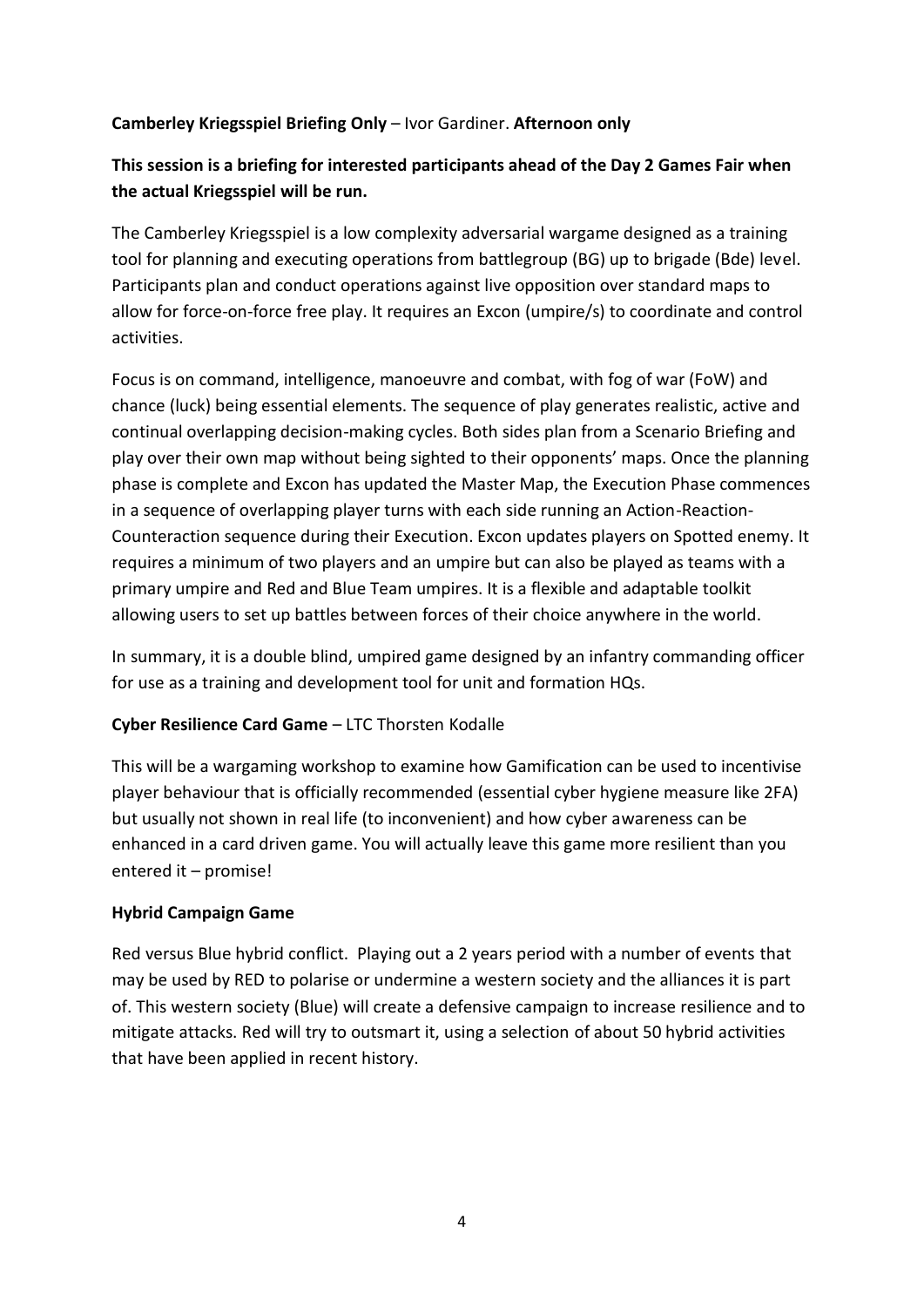## **Integrity: Conflict Sensitivity and Corruption** – Paul Howarth

Integrity was originally developed within 77 Brigade as a training aid, utilising experience of working with Transparency International on an anti-corruption toolkit.

The game has been broadened to look at other conflict sensitivity issues around the deployment of a UK force in a range of scenarios. Players make their preparations based on briefings and then carry out activities whilst bearing in mind force reputation and regional stability.

Time and resources are managed each turn to provide oversight and hopefully mitigate risk. The game finishes with a discussion of the approaches taken and the individual's understanding of the issues.

## **Ukraine Crisis – Rik Stolk**

Developed as a recruitment tool to attract and select officer cadets suitable for the Defensity College programme of the Dutch Armed Forces. The wargame is designed specifically for a target audience (10 - 30 people) who do not have any prior knowledge of wargaming or decision-making within the Armed Forces.

**RCAT Full Spectrum Adjudication** – Graham Longley-Brown, Jeremy Smith, NSC and Slitherine

This will be a wargaming workshop to examine how outcomes might be determined using various adjudication methods, models and tools (MMT). The scenario will feature a fictionalised crisis in the Baltics during a period of heightened escalation, and then warfighting. Outcomes requiring adjudication will range from kinetic through to soft, encompassing cyber and electromagnetic activity and humanitarian consequences. Adjudication MMT will range from role-play through to computer-assisted. The scenario is in development: it provides enough detail to enable the workshop, but is not a finished product.

## **Second Punic War** – Professor Phillip Sabin

This is a multiplayer politico-military simulation in which each player represents one of the many factions or peoples whose interactions shaped this classic ancient conflict. Players strive to maximise their individual victory score by minimising damage to their faction from ravaging or excessive military mobilisation while redeploying forces and negotiating with and coercing others to further their preferred outcome in the overall conflict. The game has been played successfully for many years in my ancient warfare class, and it has also been run with senior military groups in several countries due to the contemporary resonance of its focus on coalition-building among factions with disparate interests. It is one of the games detailed in my book Simulating War.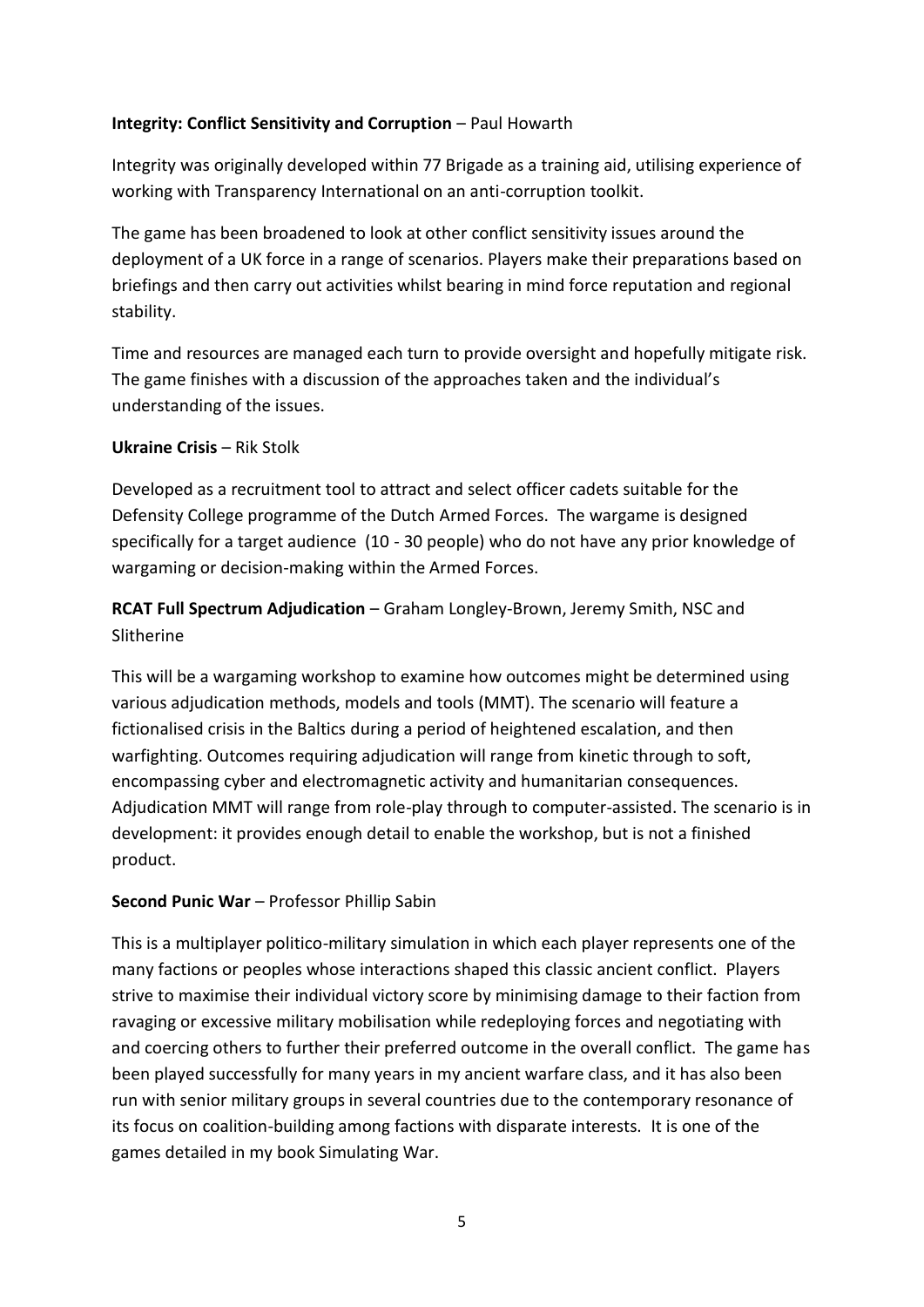# **Day Two Deep Dives**

This is an opportunity for attendees to pick from several deep dives presented by experts in these areas.

## **Quantitative vs. Qualitative Gaming -** Professor Phil Sabin

Arguably the most basic divide in wargaming is between games using a fundamentally mathematical model of reality and those where player decisions are shaped instead by informal assumptions and experience about the workings of phenomena ranging from platoon attacks to international crises. Hobbyists and gaming professionals tend to prefer formal models while non-gamers are more comfortable with informal discussion exercises. This Deep Dive will explore the quantitative vs qualitative divide by splitting attendees into 4 roughly equal groups, each with a mix of quantitative and qualitative gaming experience, and each discussing one of these 4 sub-questions:

- What are the strengths and weaknesses of quantitative and qualitative approaches respectively?
- Are particular topics and game objectives more suited to quantitative or qualitative approaches?
- Do games which try to blend quantitative and qualitative approaches offer the best or the worst of both worlds?
- Should we try to move users out of their comfort zones of quantitative or qualitative gaming, and if so how?

Each group will produce one side of bullet points documenting its ideas and conclusions, and these summaries will be consolidated into an overall report posted to the Connections UK website.

## **Answering 'so what?'** questions – Jim Wallman

It has been said "…just because you can doesn't mean you should". A wargame, any wargame, has to be relevant to the question or questions being asked, and to be genuinely useful the game designer has to answer some critical 'so what' type questions for themselves as well as for the end user or client at an early stage in the design process.

This deep dive looks at the critical thought process of applying the 'so what test' to game design and will involve extensive audience participation.

## **Successful Playtesting** – Graham Longley-Brown and Dr James Bennet

The session will feature two 15-minute presentations, then Q&A and comments. The intention is to convey playtesting best practice and then invite comments and suggested enhancements to this.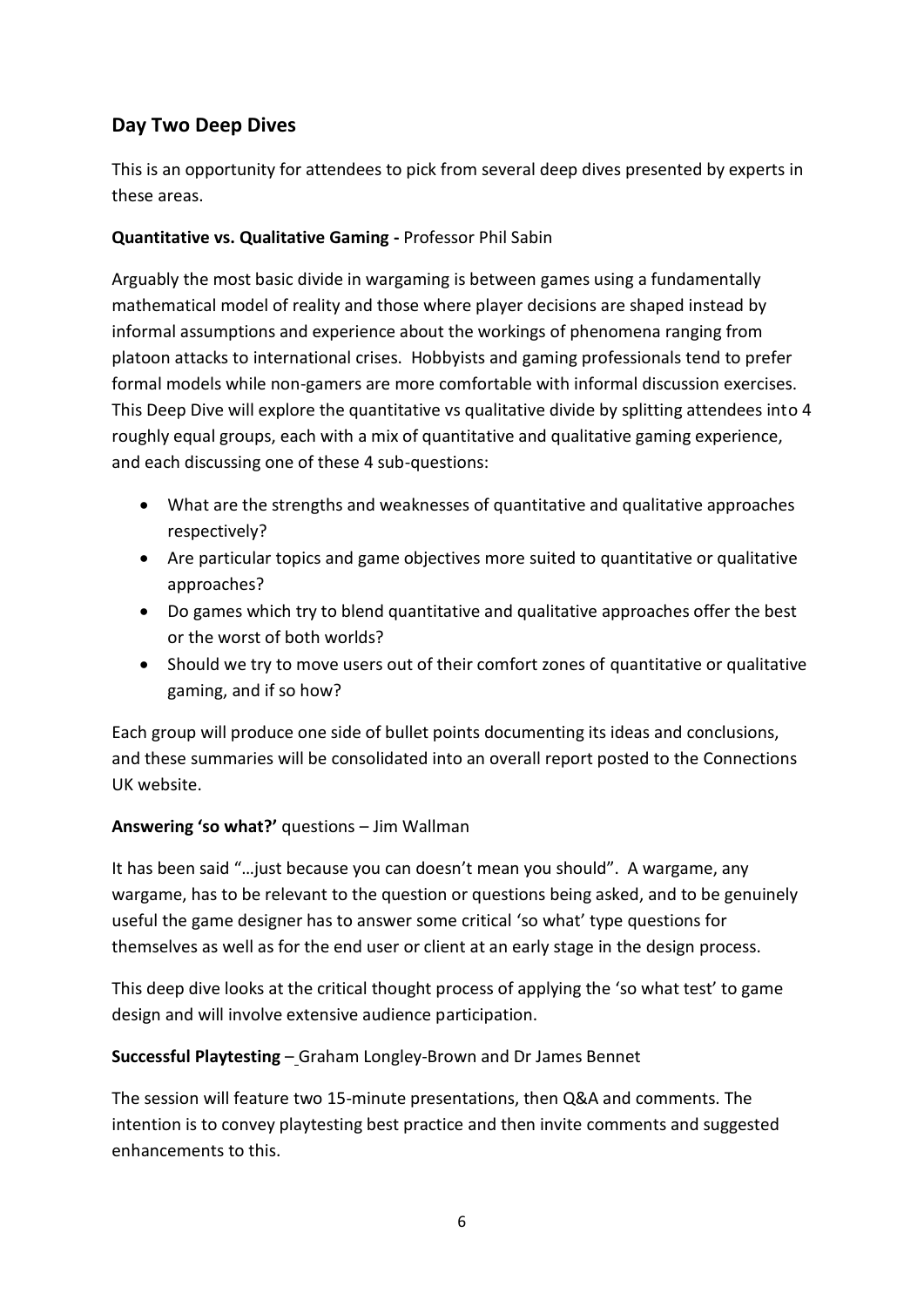The presentations will explain best practice from two different perspectives:

- Dr James Bennett: Dstl/MOD playtesting procedures.
- Graham Longley-Brown: a professional practitioner's view.

As well as publishing the presentations, the output from the deep dive will include a short summary of attendees comments and suggestions. The session will be very informal, and active participation is encouraged!

## **Data Capture and Analysis Part 1** (Part 2 is in Deep Dive 2 on Day 3) – Colin Marston

At the start of the wargame process, the design team has to consider: (1) what data is needed, (2) how to go about collecting that data and (3) how to analyse that data. The data could be textual or numeric (or imagery), and could be either structured or unstructured. It is likely to come from a range of sources (e.g. players, player cells, the control team, supporting models & simulations etc.).

This deep dive will feature a number of speakers who will explore the topic of wargamerelated data capture and analysis using real world examples. Some of the wargames they will be talking about will feature in the Games Fair. The deep dive will be split across two days and will include Q&A sessions.

| Session  | Title                               | Speakers            | Remarks              |
|----------|-------------------------------------|---------------------|----------------------|
| Part 1   | A practical approach for judging if | Paul Pearce (Dstl)  | 25 minutes in total, |
| (Day 2)  | a wargame is fit for purpose        | Tom Halliday (Dstl) | split 60/40 per      |
|          |                                     |                     | speaker.             |
| Part 1   | Experimental wargaming and          | Kiran Lakkaraju     | 20 minutes           |
| (Day 2)  | quantitative analysis               | Sandia National     |                      |
|          |                                     | Laboratories)       |                      |
| Part 2   | Modelling of the human terrain in   | David Robson        | 20 minutes           |
| (Day 3   | support of C2 exercises             | (NSC)               |                      |
| PM only) |                                     |                     |                      |
| Part 2   | Hosting a Matrix Wargame in a       | <b>LTC Thorsten</b> | 20 minutes           |
| (Day 3   | Slack Workspace                     | Kodalle (German     |                      |
| PM only) |                                     | MOD)                |                      |

Good data capture and analysis is a fundamental component of successful wargaming.

## **Presentation 1: A practical approach for judging if a wargame is fit for purpose** - Paul Pearce & Tom Halliday, Dstl.

Dstl has produced an Evidence Framework that provides a practical approach to assessing the quality of evidence in support of an assertion. This presentation will introduce the Evidence Framework and will show how it has been applied to support assessment of output from a number of Dstl wargames and to support a technical evaluation of Combat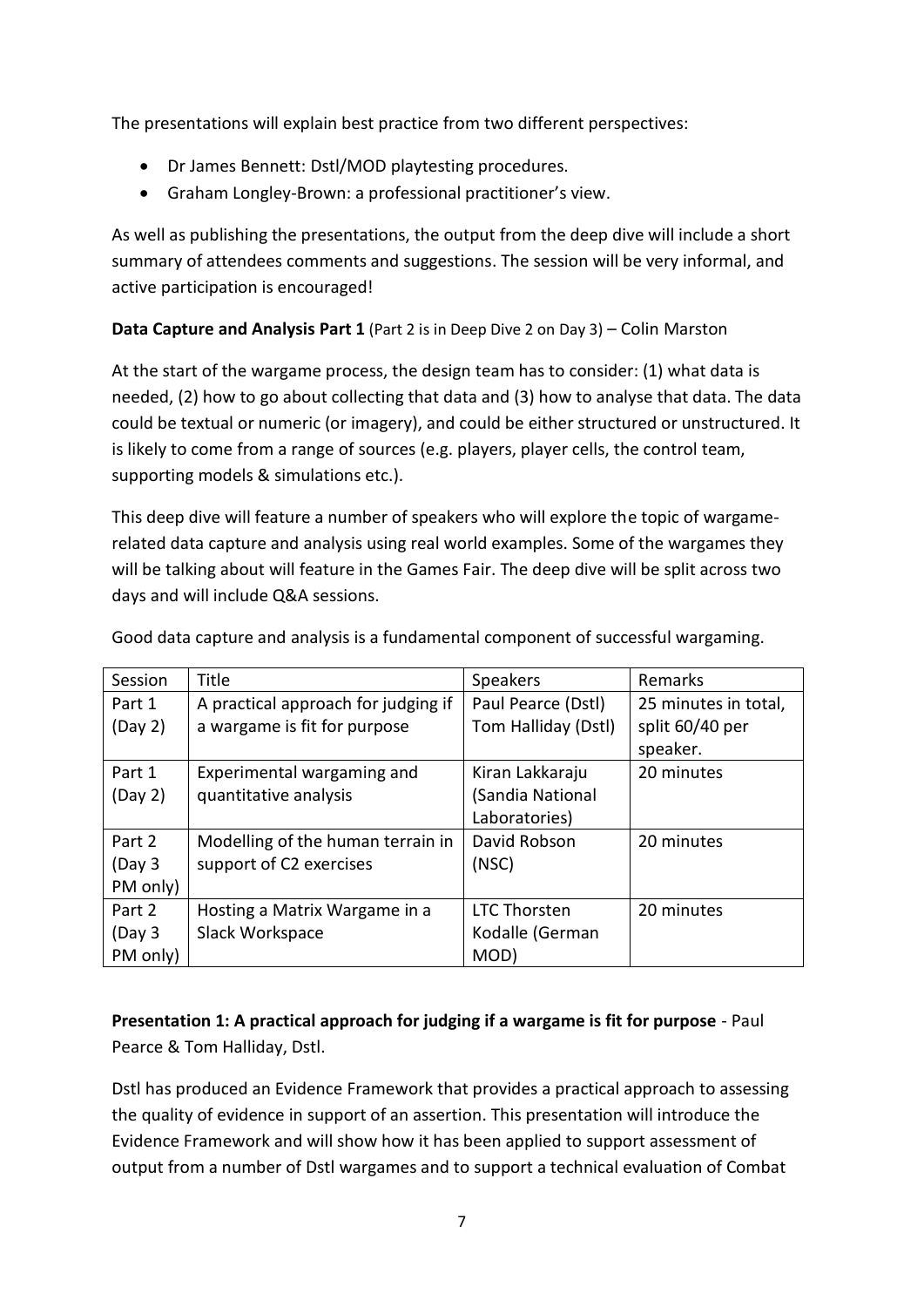Mission, a commercial off the shelf wargame developed by Battlefront and published by Slitherine, to judge its fitness for purpose in support of analysis. The Evidence Framework comprises three tables, an Evidence Profile Table (EPT), a Validation Profile Table (VPT) and a Confidence Assessment Table (CAT). All three are used to make an informed judgement on the quality of the evidence supporting an assertion, e.g. observations or insights from wargaming. The Evidence Framework is used widely across Dstl and has been shown to be a useful and practical means of evaluating and assessing evidence to inform decision making. It is believed that adoption of the Evidence Framework as part of a business as usual analytical approach in support of analytical wargaming will improve the quality of the analysis. In this session we will demonstrate its utility by using the Combat Mission evaluation as a case study.

**Presentation 2: Experimental wargaming and quantitative analysis** - Kiran Lakkaraju, Sandia National Laboratories & University of California – Berkeley.

The ubiquity of the Internet and the proliferation of new tools to build and deploy complex games has created opportunities for new, experimental methods to study complex, strategic problems using scalable, quantitative data collection. Online deployment allows for large-n data collection and quantitative analysis, however there are significant challenges.

In this talk, we discuss the data collections methods we developed for SIGNAL Online and SIGNAL Board. We note the challenges in data collection and analysis and how we are addressing them. Some specific challenges: How do you create a controlled experimental environment in an online environment in order to collect data? How do you capture data from within both analog and digital gaming environments for social science inquiry? How do you integrate and analyze data from players with varying experience and backgrounds?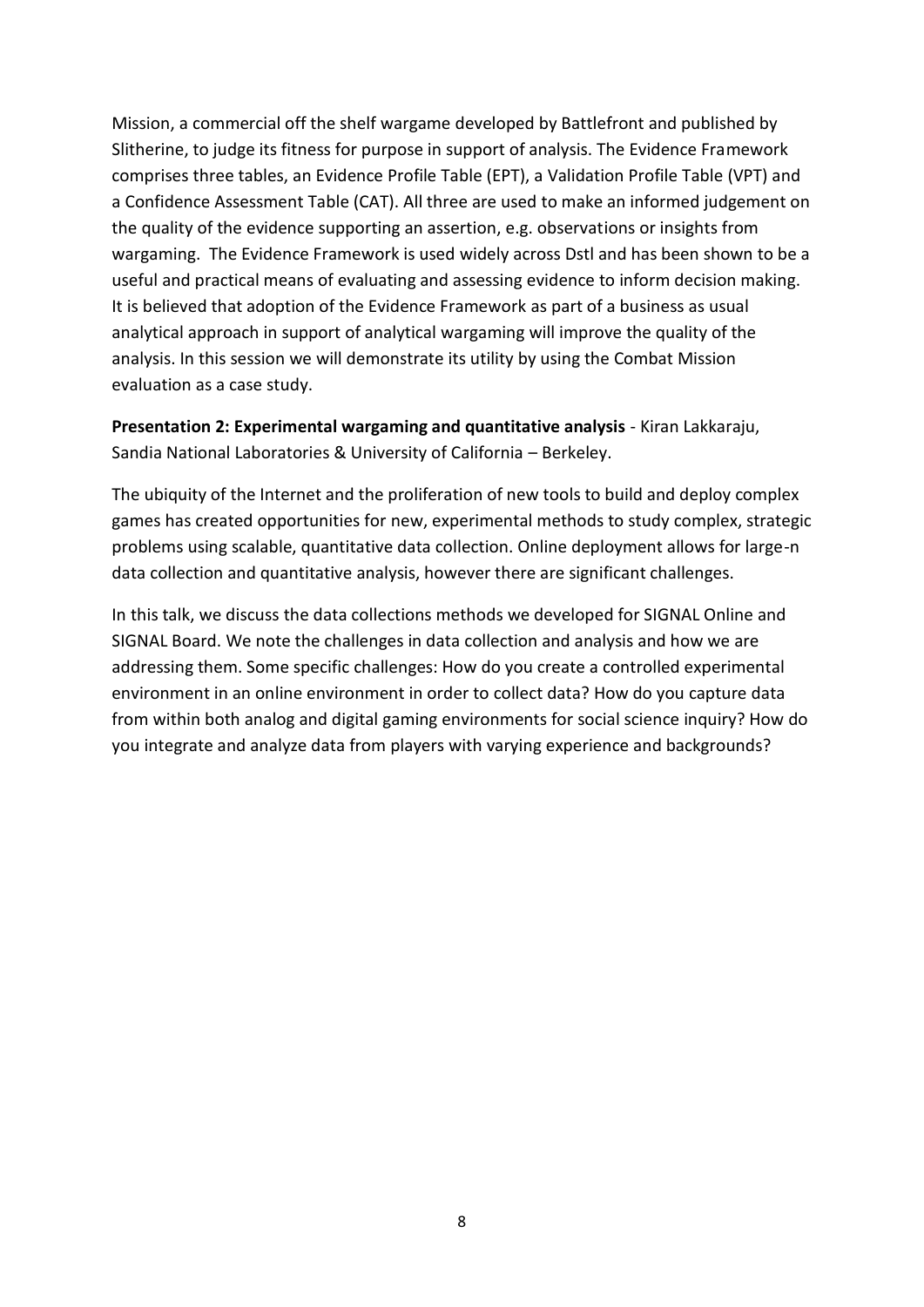## **Games Fair Sessions 1 and 2**

#### **THE AL ASQA INTIFADA** – Stella Guesnet, Kings College London

#### GAME DESCRIPTION

The Al-Aqsa Intifada is a two-player simulation of the strategic decisions faced by the Israelis and the Palestinians during the Al-Aqsa Intifada with a focus on the importance of the respective international and domestic audiences and the role of symbolic acts of violence.

In 10 turns the players are asked to decide on their strategy, which will affect the decisions of the opposing player as well as their reputation with domestic and international audiences. Both players face dilemmas over what choices will improve their overall points relative to those of their opponents in an intricate web of interactions.

#### PROFESSIONAL UTILITY

The game is a relatable simulation of the Second Intifada, with all actions available mirroring historical events and decision-making dilemmas. It shows how conflicts can become intractable, and how violence in conflicts has a performative as well as tactical or strategic aspect. The simulation can help players understand cycles of violence, and how conflicts can become 'tit-for-tat' situations.

#### **ANTI-SUBMARINE WARFARE: A GAME FOR UNDERSTANDING THE BASICS** – Lt Cdr Ed Oates RNR

#### GAME DESCRIPTION

Anti-Submarine Warfare: a game for understanding the basics of contemporary opposed transit of ships vs submarines

The game is a turn based, closed wargame that requires the players to plan, then execute their plan given uncertain knowledge of the situation. One player commands a small group of ships and anti-submarine helicopters, while another player commands two submarines. Neither side has full situational awareness with the presence of non-subs and antisubmarine helicopter scheduling and serviceability being some of the factors to contend with. Is deterrence enough to achieve your objectives or will kinetic action be required? Feedback from players is most welcome.

#### PROFESSIONAL UTILITY

ASW system operators need to have an awareness of the other units involved in the hunt and understand the environment from the submariners' and the surface/air perspective.

This entry level board game allows two players to role play the opposing sides for a short period and then swap roles to apply lessons learned.

Learning objectives are in the 'attitude to ASW' through experiential learning, so minimal knowledge or skill required.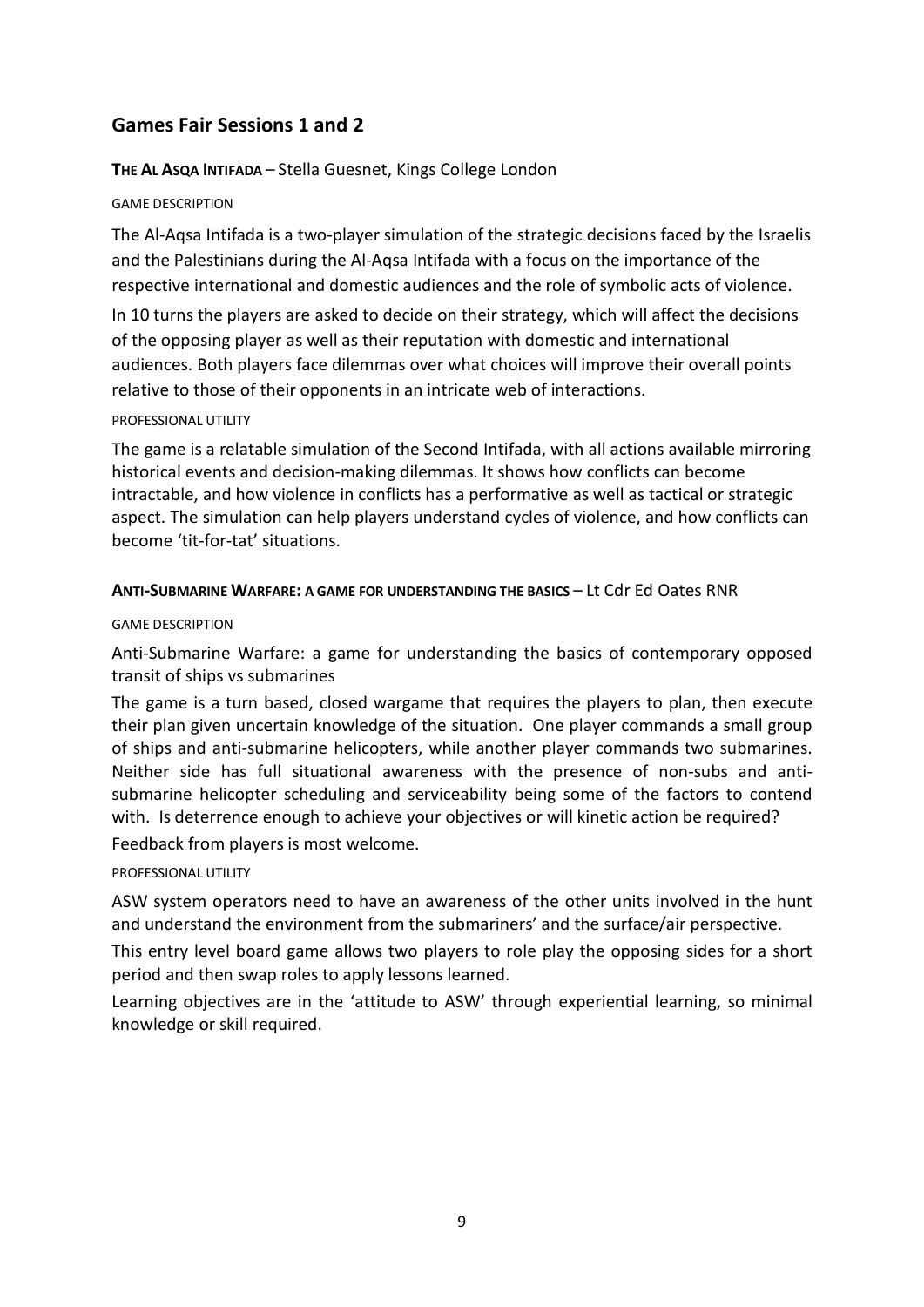## **BEGGARS IN RED – THE BATTLE OF WATERLOO 1815** – James Bridgman, Kings College London GAME DESCRIPTION

Beggars in Red is a strategic level game where opposing players re-fight the Battle of Waterloo 1815. Napoleon, attempting to prevent the Seventh Coalition forces from combining, attacked Anglo-Allied forces near the town of Waterloo. Delays in initial battlefield preparations, resulting from a storm, poor management, lakes of mud and the superiority of the Anglo-Allied position, caused Napoleon's gambit to fail, hastened by Prussian reinforcement of his opposition halfway through the battle. The last-ditch effort of the *Guarde Imperiale* fell short and French morale was broken, bringing the 100 Days Campaign to an end.

Team 1 plays as the forces of the Seventh Coalition: the Anglo-Allied Forces and reinforcing Prussian Army. Team 2 plays as the French *Grande Armée du Nord*.

Players will fight for control of strategic battlefield locations using the units that historically participated in the Battle of Waterloo in an attempt to overturn or preserve history. You can decide Europe's fate!

#### PROFESSIONAL UTILITY

Beggars in Red aims to afford participants the opportunity to decide for themselves what the Battle of Waterloo was. The battle has been the subject of heated debate ever since Arthur Wellesley, Duke of Wellington and Commander of the Anglo-Allied army and Carl von Clausewitz, the renowned writer of *On War* disagreed on whether the battle was a "near run thing", favouring France, or a grinding stalemate which favoured the Coalition from the start. Playing Beggars in Red also offers participants the opportunity to: understand the position of each army; and the chance to observe how the battle would have played out if different manoeuvres were taken by the commanders.

**THE CAMBERLEY KRIEGSSPIEL** – Lt Col (ret'd) Ivor Gardiner, late of the Royal Irish Regiment, now

Director at Berwicks

GAME DESCRIPTION

The Camberley Kriegsspiel is a low complexity adversarial wargame designed as a training tool for planning and executing operations from battlegroup (BG) up to brigade (Bde) level. Participants plan and conduct operations against live opposition over standard maps to allow for force-on-force free play. It requires an Excon (umpire/s) to coordinate and control activities.

Focus is on command, intelligence, manoeuvre and combat, with fog of war (FoW) and chance (luck) being essential elements. The sequence of play generates realistic, active and continual overlapping decision-making cycles. Both sides plan from a Scenario Briefing and play over their own map without being sighted to their opponents' maps. Once the planning phase is complete and Excon has updated the Master Map, the Execution Phase commences in a sequence of overlapping player turns with each side running an Action-Reaction-Counteraction sequence during their Execution. Excon updates players on Spotted enemy. It requires a minimum of two players and an umpire but can also be played as teams with a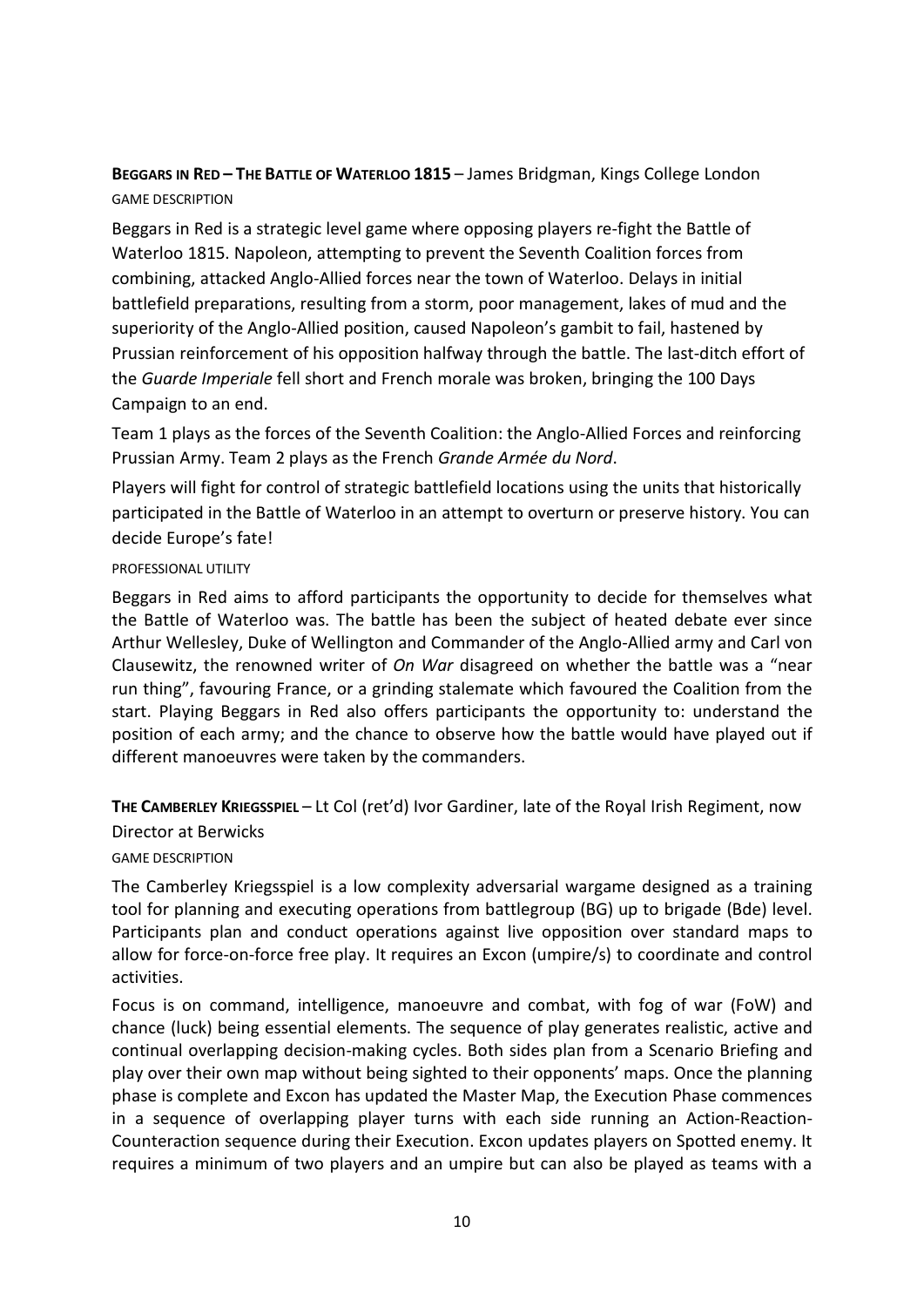primary umpire and Red and Blue Team umpires. It is a flexible and adaptable toolkit allowing users to set up battles between forces of their choice anywhere in the world.

In summary, it is a double blind, umpired game designed by an infantry commanding officer for use as a training and development tool for unit and formation HQs.

## PROFESSIONAL UTILITY

The following is taken from an article I wrote for the British Army Review; a professional publication. It gave a summary of why I believe the Camberley Kriegsspiel is truly a utilitarian tool for professional use in the British Army:

So, is the game worth the effort? It is worth considering what benefits the Camberley Kriegsspiel brings.

- Cost! It is cost neutral in a financially constrained era
- Simplicity. There are 7 pages of rules plus an explanation of how to umpire effectively. It uses maps and paper – no IT necessary. It is logical and intuitive
- Flexibility. You can take maps and counters anywhere, anytime.

• Utility. Its usefulness is unquestionable. It requires minimal space to run a wargame, comes with everything needed to use it (less maps), requires no DII/IT software or even electricity, can cover all aspect from combat through CSS, has minimal reproduction requirements, is time efficient, is not bound to civilian sub-contractor timings or DLODs, should ultimately build a library of scenarios for harassed Bn 2IC to draw and SSIs allow for any training objectives to be captured

• Training & development. It offers ideal prep for JOTAC & CWC, develops understanding of our doctrine and familiarity with planning processes, aids in developing staff officers (pre-staff subalterns & staff offrs), introduces simplified approaches to OSW, enables capability and force development and enables units to prepare for CAST, TESEX, OTXs & deployments

EXECUTION! We train to plan but get very little execution out of it

• Directed. VCDS has openly directed that he wants to see the services developing and using wargaming

Users should not be daunted. If we are able to plan and deploy on operations; we are capable of running a contested wargame at sub-unit, unit and formation level. Everything necessary is available on the AKX. A good wargame system is a tool to develop better staff officers. Will the Camberley Kriegsspiel produce better commanders in the field? Nobody could claim that. Will it produce officers who better understand their trade, various capabilities and our doctrine and planning processes? Undoubtedly! Therefore – can we really afford not to use it?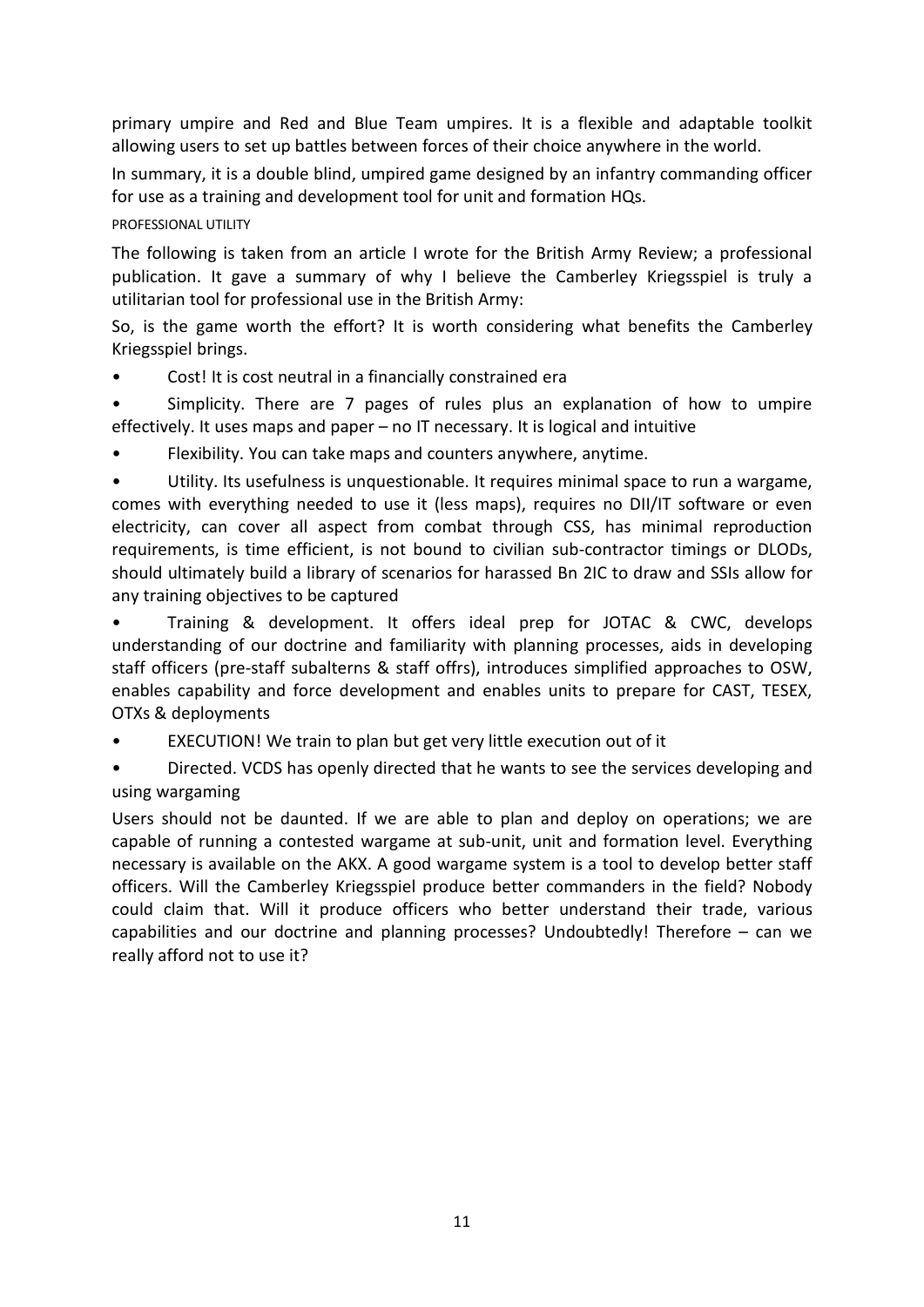## **CANVAS** ACES – Professor Phil Sabin, Kings College London

## *Session One Only*

#### GAME DESCRIPTION

*Canvas Aces* is a simple grand tactical simulation of WW1 air combat on the Western Front in 1916-18. Each turn represents 15 seconds, and each counter represents a flight of 3-9 fighters or a single 'Ace' pilot. The game highlights especially the importance of energy (in the form of speed or altitude) and the utility of covering tactics to protect other flights. *Canvas Aces* uses the beautiful counters and the side-scrolling perspective from Carlo Ammadeo's *Winged Victory* hobby game published by WBS Games, but through innovative use of a new board it returns to a more 3D perspective. The game differentiates fully between the performance of different aircraft types, as discussed below.

*Canvas Aces* models the escort and interception of bomber or recon flights at medium altitude, but it also includes various low altitude scenarios. At Connections we will play one of the latter, involving an attack on observation balloons defended by flak and patrolling fighters. **The game plays quickly, so we will break for 15 minutes in the middle to allow participants to browse swiftly around the other games being demonstrated in this session.**

The latest edition of the fully illustrated rules of *Canvas Aces* is available on the Boardgame Geek *Winged Victory* pages, together with three complete sample games. Just Google 'Winged Victory BGG'.

#### PROFESSIONAL UTILITY

*Canvas Aces* is a WW1 conversion of Professor Sabin's *Dogfight* design which will be demonstrated in the second Games Fair session. The system evolved originally from *Angels One Five*, which was used for many years in Professor Sabin's final year BA module on Fighting in the Air to familiarise students with the grand tactical dynamics of WW2 air battles (as explained in his book *Simulating War*).

*Canvas Aces* shows how manual game systems may be modified and adapted to fit other periods and scenarios (including attacks on ground targets, which are not modelled in *Dogfight*). Like *Dogfight*, it illustrates how teachers can use components from published hobby games to improve the appearance of their games, but *Canvas Aces* also shows how data as well as rules may be researched and developed independently to create a fully customised and tailored design.

A key objective of *Canvas Aces* is to familiarise users with the multiple trade-offs and offsetting asymmetries within early warplane design, such as between rotary and inline engines, speed and agility, single and twin forward guns, and one and two crew. The game also shows the incredible pace of improvement between successive designs (for example between the Fokker E.III and the Fokker D.VII), and the consequent major swings of technical advantage as new aircraft types were introduced.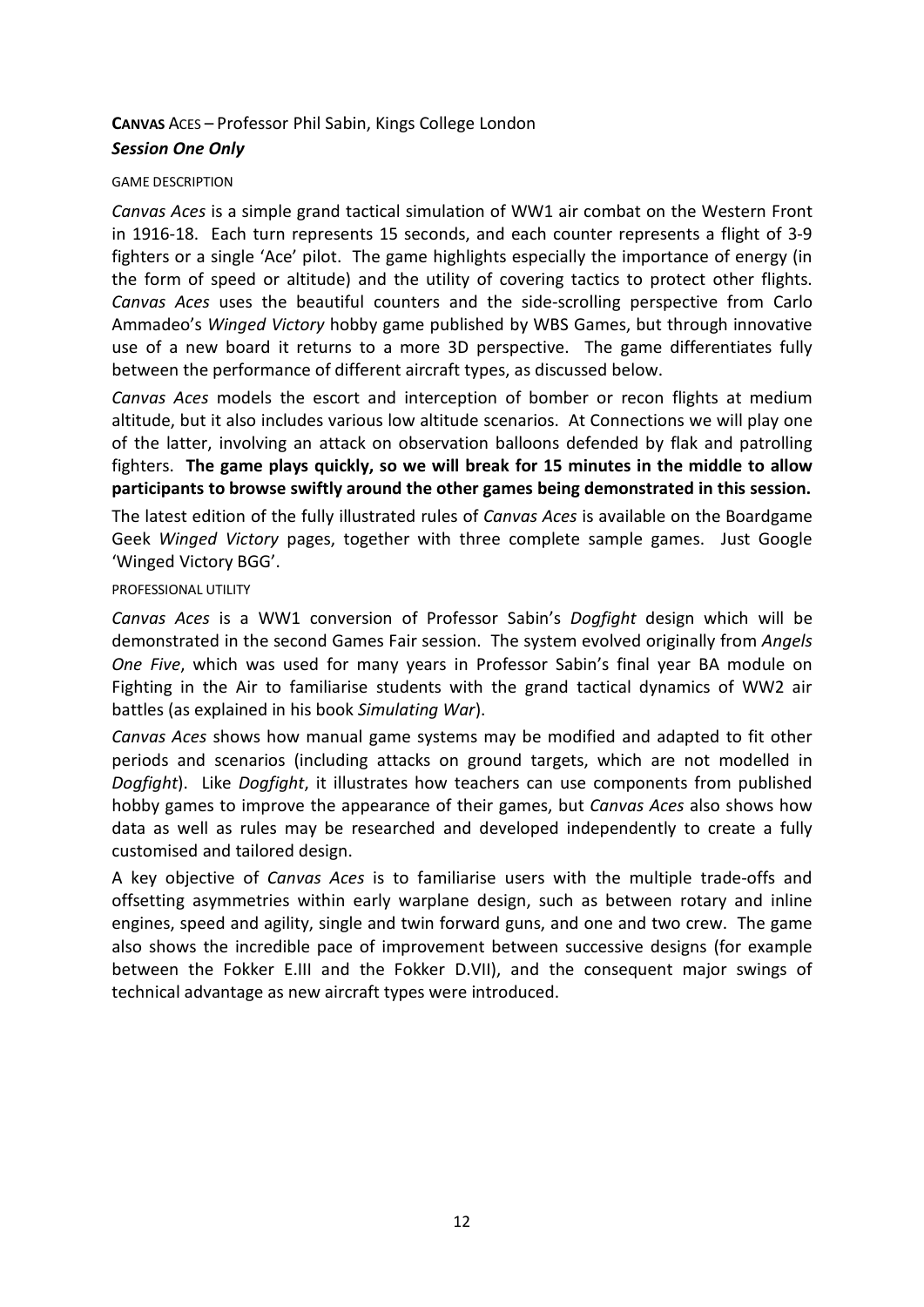## **COMBAT MISSION DEMONSTRATION** – Tom Halliday and Andrew Elliott, DSTL and Slitherine *Session One Only*

#### GAME DESCRIPTION

Combat Mission is a commercially available wargame of combined-arms section level tactical combat. It is a simultaneous turn-based game which utilises a number of innovative systems to represent command and control, morale and fog of war. It is fully 3D and features a robust scenario editor, including scripting for computer controlled forces.

In this game session we will be demonstrating how Combat Mission is used at Dstl where it has recently been acquired. Players will be presented with a scenario and a mission briefing and asked to plan out an operation. We will then work our way through the plan as we would in a "live" wargame in order to give our players a sense of how it can be employed in a professional space.

#### PROFESSIONAL UTILITY

Combat Mission is currently in use at Dstl in an analytical capability. We use it in order to assess new concepts, as well as to test schemes of manoeuvre and plans against a thinking opponent. Its main strengths lie in its ease of use and its speed, both of which are superior to current in-house Dstl models.

We see Combat Mission as fitting in part-way between a computer wargame and a manual wargame. It has fixed rules and plays relatively quickly, like a computer game, but is best suited to insight development and generating discussion in the manner of a manual game.

## **CONFRONTATION ANALYSIS: WARGAMING THE US/CHINA TRADE WAR** – Michael J Young, DSTL *Session One Only*

#### GAME DESCRIPTION

In this session the participants will use the method of Confrontation Analysis to support a wargame where they take the roles of the USA and China in the ongoing trade dispute. Players will be able to examine different aspects of the trade negotiations and look not only at the effects of putting tariffs on goods but also other measures that could be taken. Examples include banning exports of Rare Earth metals, Intellectual property, banning certain electronic products, and the buying and selling of US Bonds. The players will be free to devise other sanctions as they see fit.

#### PROFESSIONAL UTILITY

Confrontation Analysis is a great way to prepare for negotiations. It helps you to UNDERSTAND what is happening in negotiations, FOCUS on the areas of importance and PLAN and rehearse a strategy to use. It does this by structuring the negotiations into a single clear table and then examining this table to see which of the five different DILEMMAS occur. All negotiations and actions taken can be looked on as attempts to eliminate these dilemmas, and change the tables. Confrontation Analysis has been encapsulated in a single easy to use Excel sheet that will be demonstrated during the session. Once you have grasped this method, you can use it to wargame through both professional and personal negotiation strategies. See the book "The Confrontation Analysis Handbook" at [https://www.amazon.co.uk/Confrontation-Analysis-Handbook-Confrontations-](https://www.amazon.co.uk/Confrontation-Analysis-Handbook-Confrontations-Eliminating/dp/0244913870)

[Eliminating/dp/0244913870](https://www.amazon.co.uk/Confrontation-Analysis-Handbook-Confrontations-Eliminating/dp/0244913870)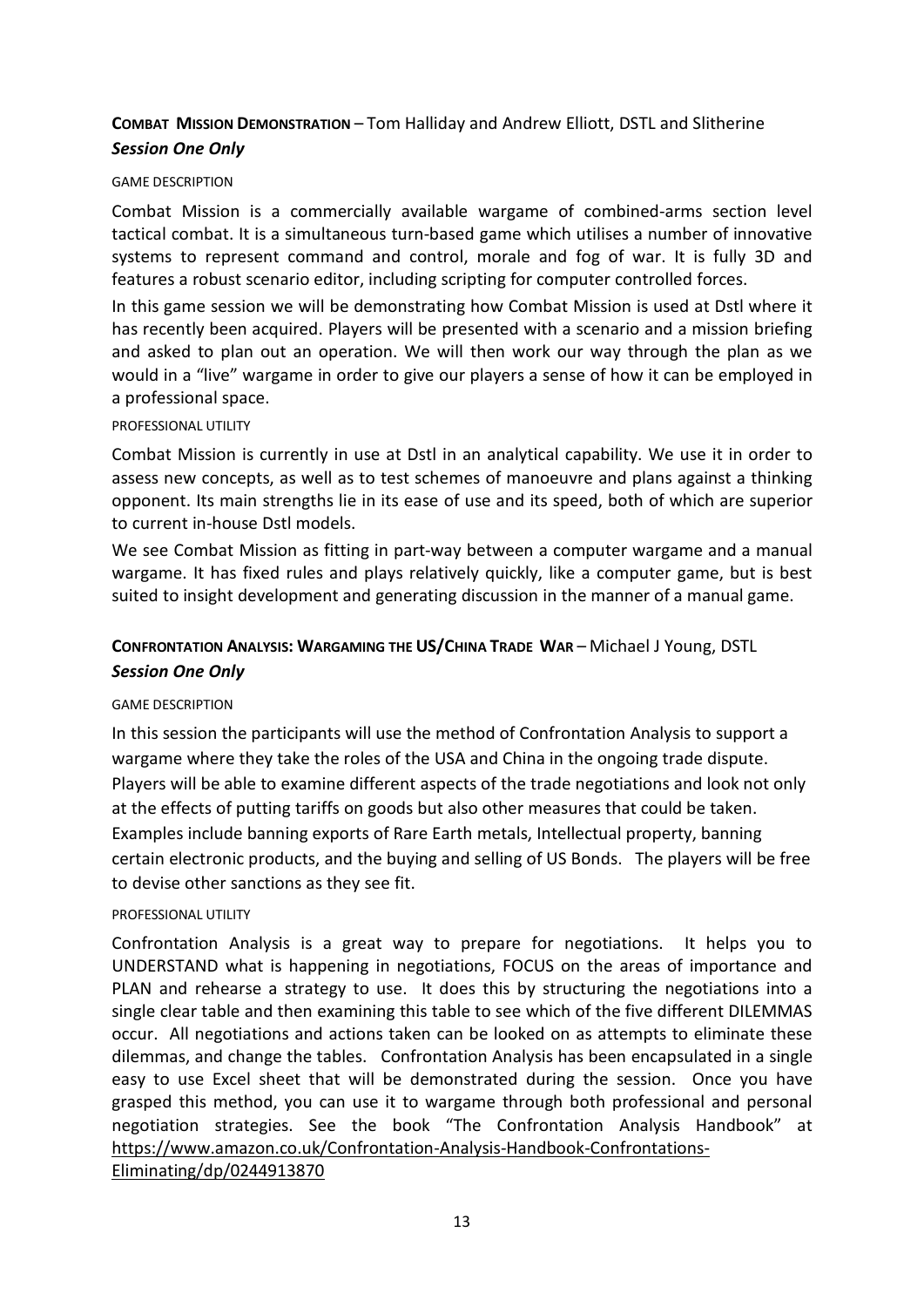## **CRISIS IN ZEFRA: AN ANALYTICAL MATRIX** *GAME –* COL ( R ) Robert Burks and COL( R ) Jeff Appleget, Naval Postgraduate School

## *Session One Only*

#### GAME DESCRIPTION

The troubled nation of Zefra needs your help! Crisis in Zefra is a fictional game designed to explore complex, multi-sided political and military issues of stability operations in a complex environment. It is intended to introduce players to the concept of using "Matrix Games", developed with the Matrix Game Construction Kit, in an analytical setting. This wargame was developed to gain analytical insight into the force protection issues that a CJTF commander faces in conducting stability operations. The compact nature of this example, with a small number of players and scenario, is intended to demonstrate a Matrix Game and how it supports analytical analysis.

#### PROFESSIONAL UTILITY

Crisis in Zefra is designed to demonstrate the utility of matrix games as an analytical tool in exploring, developing a broader understanding of and gaining critical insights into complex issues and problems.

### **DECISIONS AND DISRUPTIONS** – Dr Ben Shreeve – University of Bristol

#### GAME DESCRIPTION

Decisions & Disruptions is a tabletop exercise which challenges teams to help a fictional hydro-electric company improve their cyber security. Teams are presented with a physical representation of the organisation in Lego and asked to help invest in new technology, upgrades and audits to help defend the company. The company suffers attacks as a result of these choices. A variation of this game has been developed with the Metropolitan Police Service and is now being used by the MPS and a range of other Police forces across the UK to raise awareness of cyber security in organisations.

#### PROFESSIONAL UTILITY

Decisions & Disruptions is a tabletop exercise which challenges teams to help a fictional hydro-electric company improve their cyber security. Teams are presented with a physical representation of the organisation in Lego and asked to help invest in new technology, upgrades and audits to help defend the company. The company suffers attacks as a result of these choices. A variation of this game has been developed with the Metropolitan Police Service and is now being used by the MPS and a range of other Police forces across the UK to raise awareness of cyber security in organisations.

## DOGFIGHT – Professor Phil Sabin, Kings College London *Session Two Only*

#### GAME DESCRIPTION

*Dogfight* is a simple grand tactical simulation of WW2 air combat. Each turn represents 15 seconds, and each counter represents a flight of 3-6 fighters. The game highlights especially the importance of energy (in the form of speed or altitude) and the utility of covering tactics to protect other fighter or bomber formations. *Dogfight* uses the aircraft data cards, the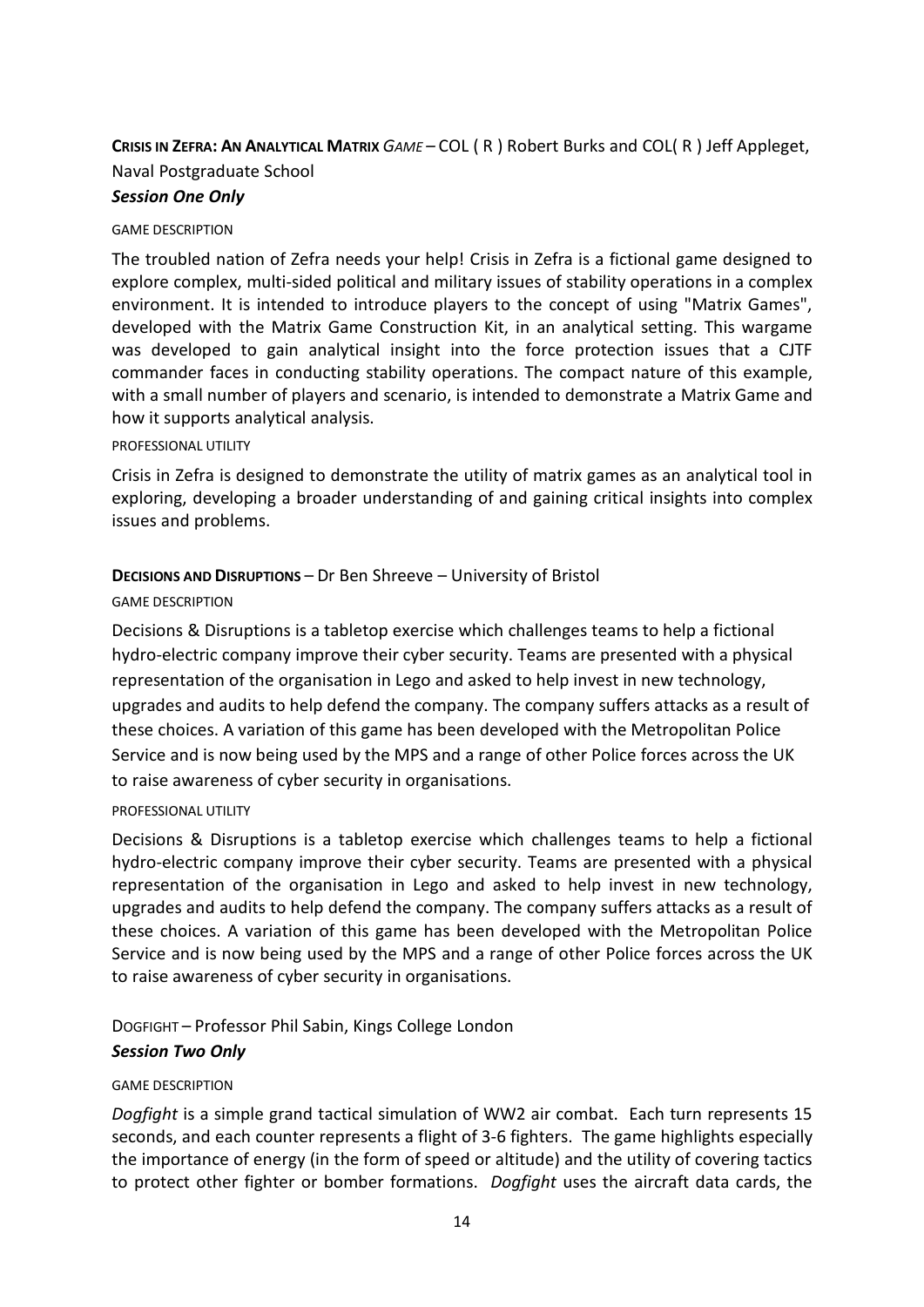beautiful counters and the side-scrolling perspective from Lee Brimmicombe-Wood's *Wing Leader* hobby games published by GMT, but through innovative use of a new board it returns to a more 3D perspective. The game has evolved very significantly over the past year, and the latest edition offers a much more accurate simulation which differentiates fully between the performance of different aircraft types.

*Dogfight* focuses mainly on the escort and interception of bomber formations, but at this year's Connections we will replay the special research scenario discussed below. **The game plays quickly, so we will break for 15 minutes in the middle to allow participants to browse swiftly around the other games being demonstrated in this session.**

The latest edition of the fully illustrated rules of *Dogfight* is available on the Boardgame Geek *Wing Leader* pages, together with seven complete sample games. Just Google 'Wing Leader BGG'.

#### PROFESSIONAL UTILITY

*Dogfight* is a spin-off of *Angels One Five*, which was used for many years in Professor Sabin's final year BA module on Fighting in the Air to familiarise students with the grand tactical dynamics of WW2 air battles (as explained in his book *Simulating War*). This experience shows how 'old fashioned' board game techniques can complement real time first person computer simulations even within a fast-moving field such as air combat, by providing greater design accessibility and a clearer overview of formation manoeuvres.

*Dogfight* illustrates several advances in educational game design over *Angels One Five*. It shows how innovative use of representational perspective can capture even such a complex 3D phenomenon as aerial fighter combat on a 2D board without any need for the usual counter swapping or off-board record keeping. It also illustrates how teachers can use components and data from published hobby games such as *Wing Leader* without needing to use the rules of those games, which are often too complex and time-consuming for use in class by non-gamer students.

In May 2019, Professor Sabin used *Dogfight* together with his more tactical design *Fighter Duel* to provide experimental research insights for a presentation at the Royal Aeronautical Society about the strengths and weaknesses of the Me 262 jet. We will replay the associated *Dogfight* scenario, which studies the dynamics of Allied fighter ambush of Me 262s as they returned to base, and the potential for German airfield defence fighters to cover the jets until they reached the sanctuary of the airfield flak defences. This use of manual games as a vehicle for tactical experimentation and insight based on the physical capabilities of contending craft echoes the famous refinement of convoy defence tactics by the Western Approaches Tactical Unit during the war itself.

## **DSTL CYBER CARD** GAME - Richard Browning and Joe Payne, DSTL

#### GAME DESCRIPTION

Dstl's Cyber Card Game gives a team of players the opportunity to become mischievous cyber warriors with a tactical mission to disrupt an adversary's military port through the use of cyber-attack. Aimed at players with little or no knowledge of cyber security, teams work together to learn about the real world capabilities they have been given in order gather intelligence, plan and deliver their attack. Aided by a facilitator, players decide how to spend their resources and respond to the role of the die, in order to achieve their devious attack.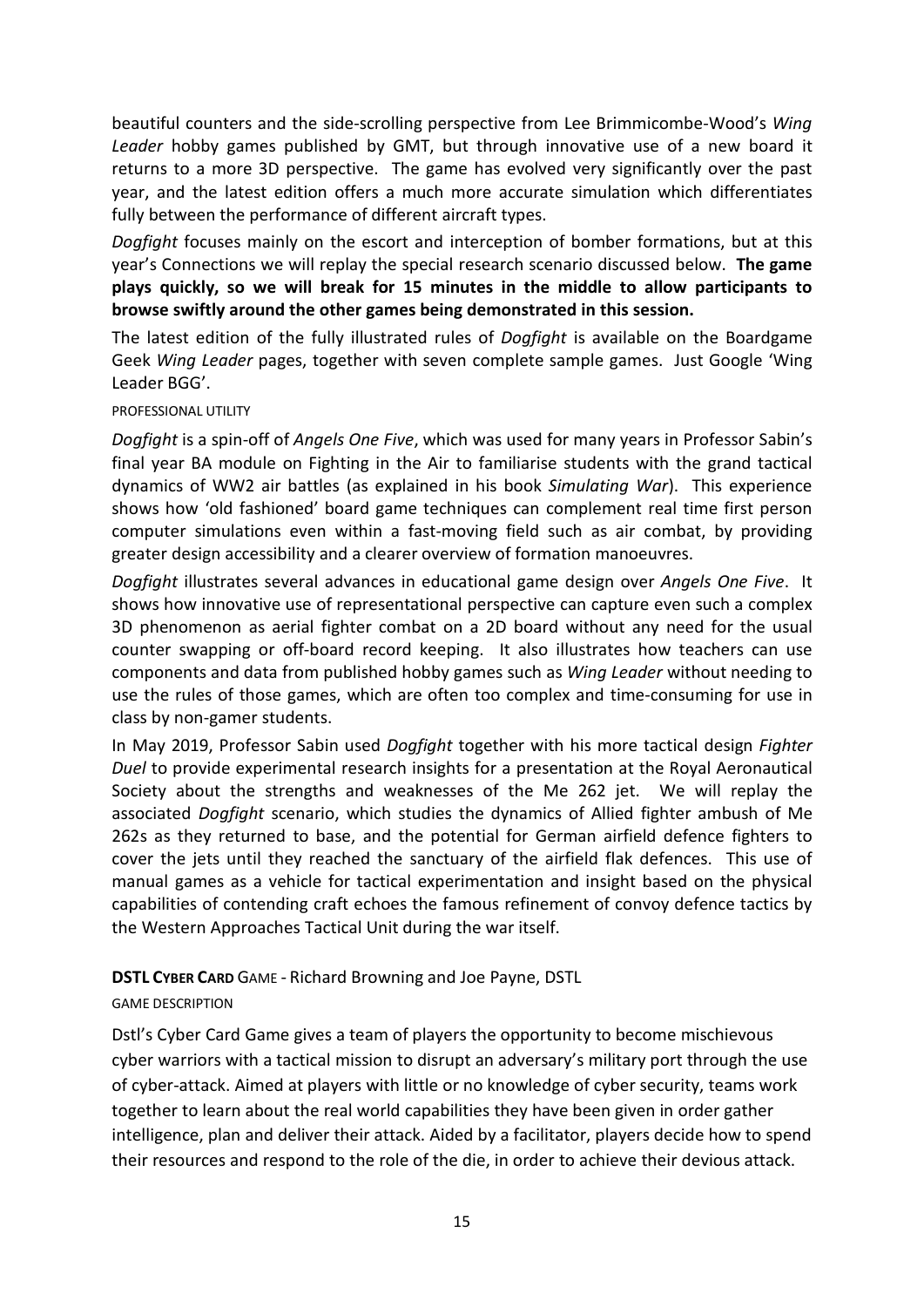## This game won the Cyber category in the 2018 IET Innovation Award.

[https://www.gov.uk/government/news/dstl-wins-against-commercial-teams-in-institution](https://www.gov.uk/government/news/dstl-wins-against-commercial-teams-in-institution-of-engineering-and-technology-awards)[of-engineering-and-technology-awards](https://www.gov.uk/government/news/dstl-wins-against-commercial-teams-in-institution-of-engineering-and-technology-awards)

#### PROFESSIONAL UTILITY

The Dstl Cyber Card Game was developed as an education tool to help facilitate discussions on the threats posed from cyber-attack. It is aimed at individuals with little or no knowledge of cyber security, and providing an introduction to key cyber security principals and open source tools used by real world attacks today.

It has been used with a wide range of stakeholders and is now used by UK Defence Academy as part of their introduction to cyber courses.

### **DSTL STRATEGIC WARGAME** – Thomas Russell, DSTL

#### GAME DESCRIPTION

The players, acting as a Crisis Team of Her Majesty's Government, will be presented with a humanitarian crisis in the territory of a fictional UK ally. Tensions with the ally's neighbour escalate quickly. Players will have to make decisions in a time pressured environment with limited information. They will be given a number of options, considerations and principles to guide their thinking but ultimately they can come up with a plan of their choosing. Their actions will directly influence the course of the crisis. The needs and fears of the ally, domestic British public opinion as well the opinion of the international community will also need to be considered.

At the end of each round the players will have to agree a course of action to the National Security Advisor, who will take the plan to the NSC. Through a card based Success/Failure mechanic, influenced by the players' intentions and actions, the adjudicators will create an intelligence brief which reflects the new situation the players have created as it appears to them. While adjudication is in progress the facilitators will offer scenario injects for consideration, and the players will debate how they could respond to these hypothetical developments.

The adjudicators will give the players an intelligence brief at the start of each turn, allowing them to respond to the activities of the adversary, their allies and the international community.

#### PROFESSIONAL UTILITY

The original game was designed for a training event run for the Missile Defence and Strategic Systems (MDSS) Programme Strategic Systems School. The two primary aims were to give the players an awareness of the theory and concepts of deterrence and an understanding of the uses of Wargaming for strategic scenarios.

The game has since been run internally to Dstl to train new starters in the utility of Wargaming and in basic concepts of deterrence. The game was also run for a visiting delegation from the Japanese National Institute of Defence Studies (NIDS) to showcase how Dstl had used a pathways based design in a Strategic Wargame.

Focusing on Diplomatic, Information, Military and Economic levers of power to achieve effects in a crisis situation, the game is recommended for those looking for an introduction to Strategic Wargaming, the theory and concepts of deterrence and strategic communication.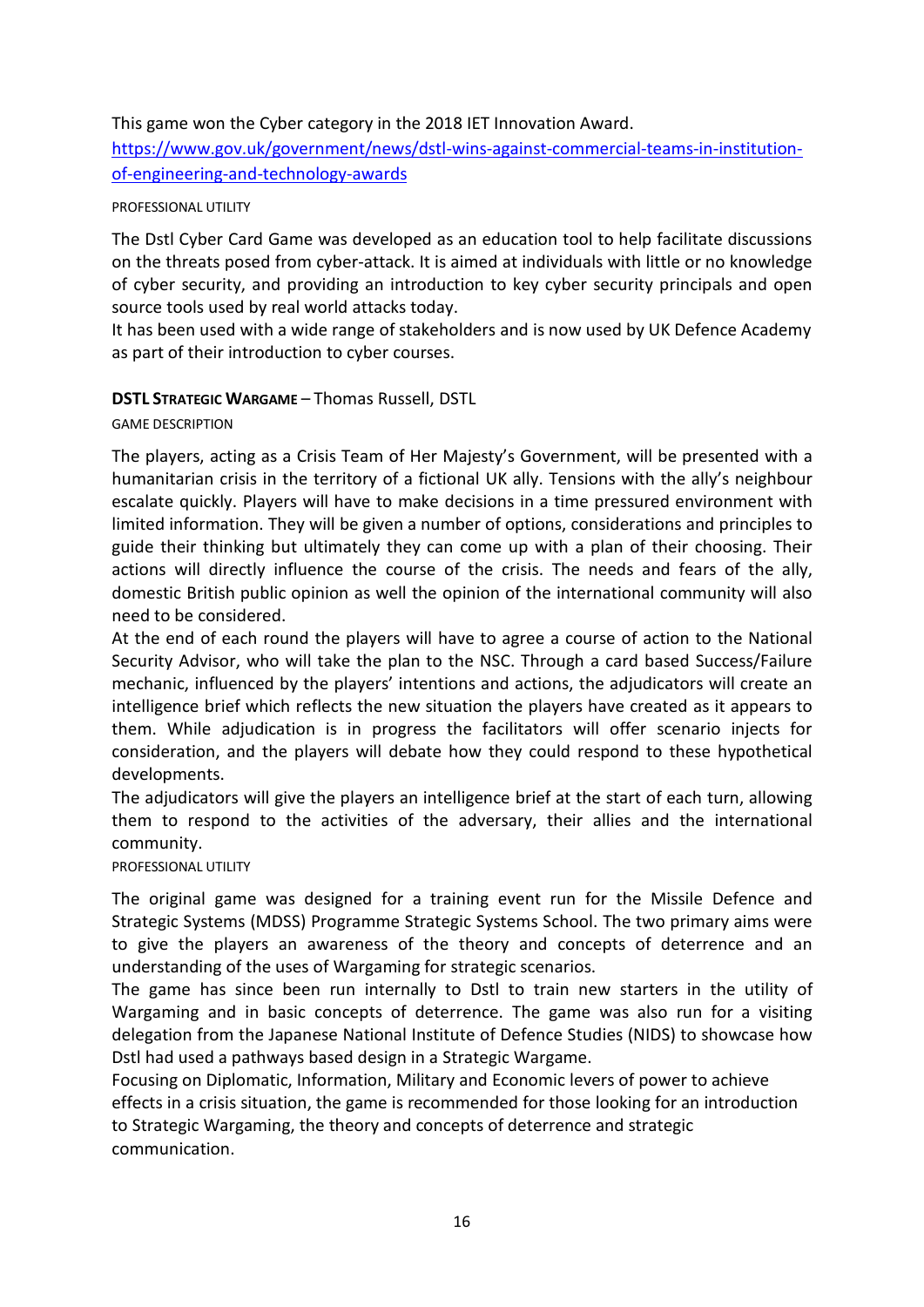## **FIRE AND MOVEMENT: WWII BRITISH INFANTRY BATTALION ATTACK –** Dr Mark Flanagan GAME DESCRIPTION

This is a simulation of a late-WWII British Infantry Battalion (circa 1943-45) attack against the Germans in Western Europe played over a hexagonal grid, with 3D terrain and playing pieces represented with miniatures. The terrain is randomly generated but uses an automated tool for speed.

The British Battalion is attacking at full strength. In addition to its integral 3" mortar platoon is reinforced with a Vickers HMG platoon from its brigade and has a pre-planned artillery bombardment in support. However, it is lacking in armoured support assets, which was not uncommon given the 'hasty advance' nature of the advance. The German defenders are two dug-in, under-strength German infantry companies possessing an integral 81mm mortar platoon. Thus a 'hasty defence" meets a "hasty attack".

The British players are asked to complete the British Army seven step tactical appraisal prior to starting which should help plan the attack, whereas the German player will be asked to commit to a pre-positioned defensive front line and reserve. The game proceeds in a "I Go You Go" (IGYO) format for up to a possible twelve moves, a Victory Point (VP) count determining the winner.

Key features of the Fire and Movement system are: the dispersed (two hex) spread of fire which makes the attacker avoid bunching troops; appreciation of supporting indirect fire and HMGs; importance of localised concentration of fire; the effect of ammunition depletion in attacking forces and close assault being required to wrinkle out infantry in prepared positions. These features make a unique game. The session ends with a discussion with respect to the Fire and Movement system, comparison to other official British Army rules and other alternative rulesets from the recreational arena.

## PROFESSIONAL UTILITY

Fire and Movement is an adversarial wargame based on the researched combat experience of WWII British Army Infantry Battalion actions in the later war (1943-45) period (see Professor Sabin's Simulating War book, Chapter 11, pp 203-220). It is a stylised generic infantry action with randomised terrain (no two games therefore being quite the same proposition) that requires the attacking force to carefully husband its resources, understand and exploit beneficial terrain to attain a local superiority in the attack against a determined enemy. It provides the player with the dilemma of troop concentration versus dispersion, the challenge of planning a suppressive fire regime to allow safe movement forwards and the necessity to achieve Victory Conditions within a tight historical time frame.

To this end the game's presentation refers to the British Army's seven step evaluation process which has been discussed in previous Connection UK Conferences. Please see the existing references to this in Connections UK 2014 (and others):

http://www.professionalwargaming.co.uk/20140722-Connections\_UK\_Presentation-COAWargaming-LSCC.pdf

It is particularly appropriate for those interested in simulating and understanding the complexities of reproducing WWII infantry combat at the company and battalion level, including the often-neglected aspect of the restricted attacker's ammunition logistics. The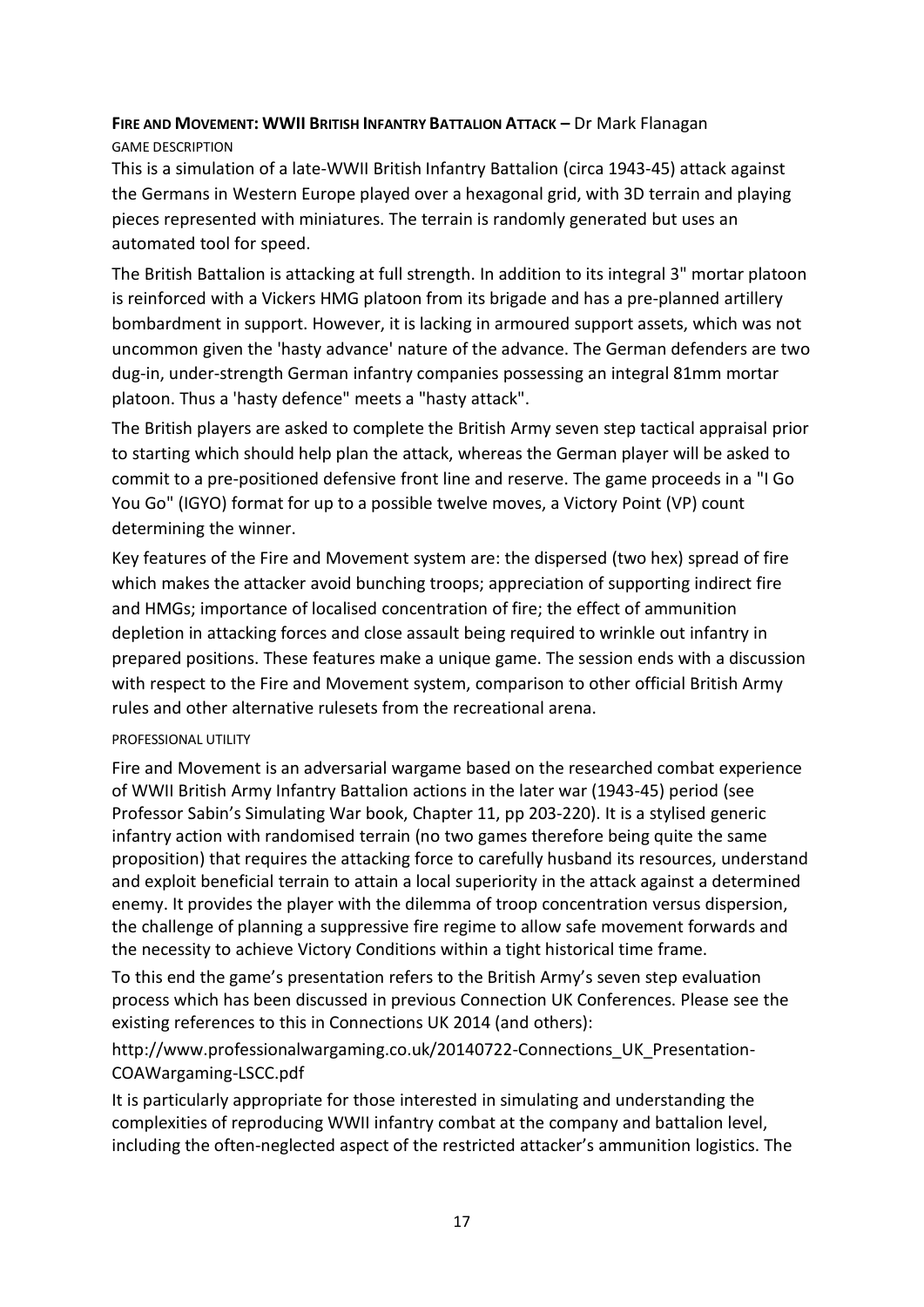game provides an active learning experience that translates a historical scenario into lessons that are still valid for today's armed forces.

# **FITNA: THE GLOBAL WAR IN THE MIDDLE EAST –** Pierre Razoux, Research Director and Head of the Wargaming Programme at the French Institute for Strategic Research (IRSEM)

#### *Session Two Only* GAME DESCRIPTION

"FITNA (Schism in Arabic), The global war in the Middle East" is a two to six-player grand strategic level card driven wargame depicting the military confrontations in the Middle East since 2012, up to the near future. Among 10 historical and hypothetical scenarios, players can simulate the war against the Islamic State in Iraq and Syria (ISIS), the Civil Wars in Syria and Iraq, a direct Israel-Iran war in Syria and Lebanon, an eventual Kurdish Rebellion, the Sunni versus Shia confrontation in Iraq as well as Russian, Turkish, Israeli and Western intervention in the region. ISIS troops are activated through Event cards.

Each turn represents two months of real time and is divided into several phases allowing players to play events, to take reinforcements, to check supply, to spend operational points, to move units (mostly brigades and divisions) and to launch offensives. Each player gets 4 cards in hand allowing him or her to use them carefully either for creating events, spending operational points or supporting battles.

The A1 map represents the Fertile Crescent (Kuwait, Iraq, Syria & Lebanon) and parts of Iran, Israel, Turkey, Jordan and Saudi Arabia. It is a point to point map containing 113 boxes depicting clear, mountainous, swamp and urban terrains, as well as oilfields and objectives.

The 3 countersheets include a complete OB for all the potential belligerents, from tenacious Iranian "Al Qods" to the redoutable Israeli Armored divisions, alongside Saudi, Turkish, Iraqi, Syrian, Lebanese, US, French, British, Jordan and Gulf Monarchies units, including Kurdish and jihadist troops as well as all local militias (Sunni, Shia, Al Shams, Hezbollah…).

#### PROFESSIONAL UTILITY

This wargame allows you to have a clearer view of the local protagonists' goals and a real understanding of what is going on in this chaotic area. This is why it is used by experts and analysts to test prospective scenarios, as the iconic "Gulf Strike" used to be by US experts to plan the Gulf War.

## KURSK TO KAMENETS: THE BATTLE FOR THE UKRAINE, JULY 1943-APRIL 1944 - James Halstead GAME DESCRIPTION

The period from July 1943 until April 1944 saw the Wehrmacht driven from the Ukraine in a series of Red Army offensives. These offensives utilized the Soviet Union's superior logistical capabilities and concentrated on driving the Wehrmacht back by sheer weight of consecutive blows across a wide front. Tempo was therefore a vital concept since German armour was regularly able to seal up breaches in the line and cut off exploiting Soviet mechanized units they were never able to stop the Red Army offensive in its tracks: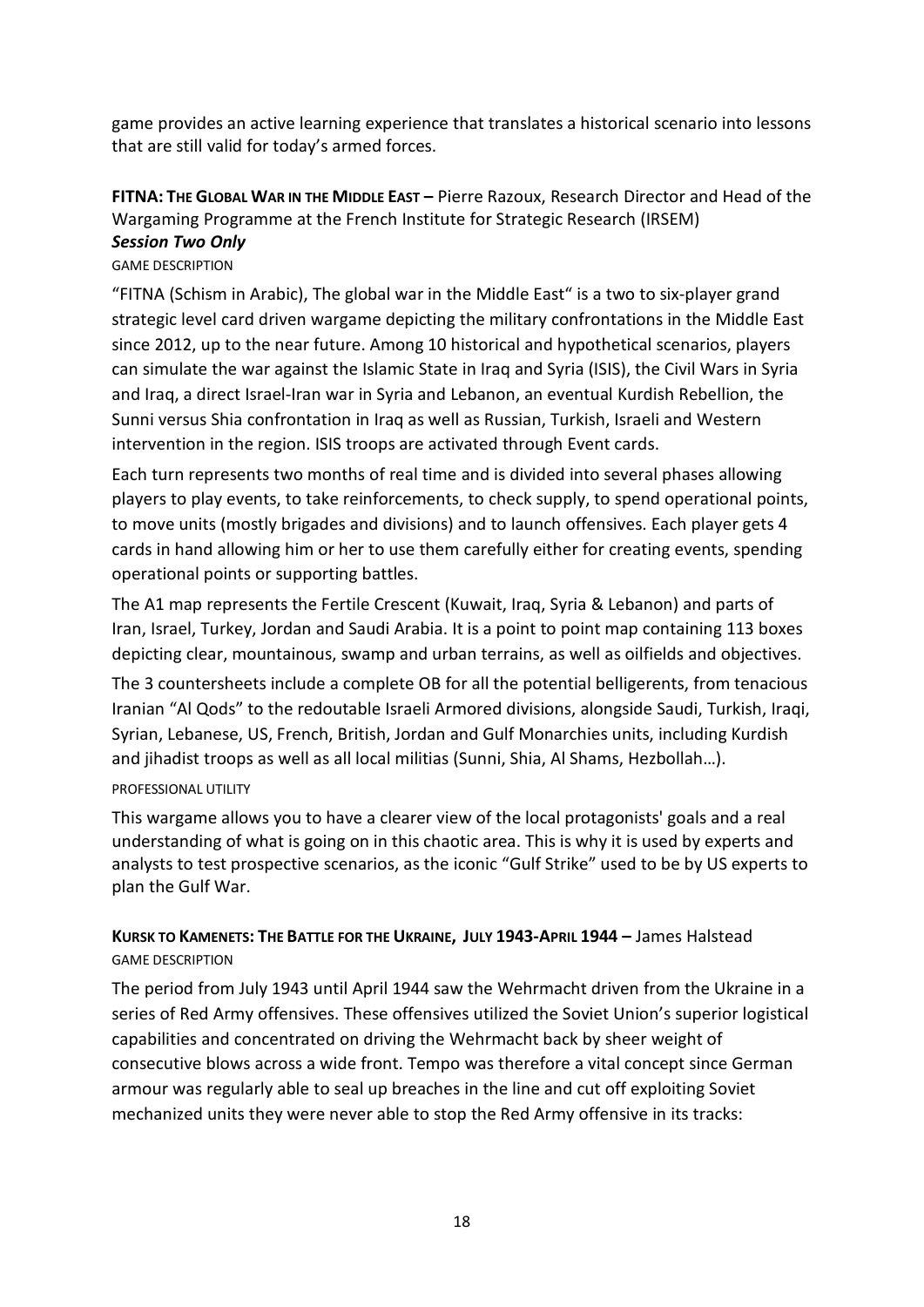For the Red Army to employ this kind of concurrent offensive, broad front approach they needed to utilize concepts of operational tempo were vital to maintaining the initiative and keep Wehrmacht forces on the back foot.

The period covered in this simulation covers from the Battle of Kursk: a German attempt to disrupt the upcoming Red Army offensive; until the encirclement and escape of Fourth Panzer Army at Kamenets Podolsky in April 1944.

The author is using this game as an opportunity to develop mechanics that reflect momentum, tempo and the cohesion of command systems in order to apply these in his historical research on Information Management systems.

The game system uses a number of trackers to track Command Cohesion, Political Pressure and regeneration of command capacity. The basic system works around a card activation system and alternating impulses over the course of a game turn – each of which represent a month of real time. Most of the basic concepts are reflected in COTS Hobby Games.

**This game is currently in development and Connections UK is an ideal opportunity to test the mechanics.**

## **The designer would also appreciate input and a conversation with conference attendees on the ethical consequences of using the example of two totalitarian states at war to model a study of tempo.**

#### PROFESSIONAL UTILITY

The Game's goal is to look at the concept of temp and the role of command systems in employing this effectively. Most importantly it does so in the oppositional setting of a game where there is a back and forth interaction with an opponent's tempo rather than viewing tempo in a theoretical environment.

Subsidiary aspects of the game track what the game defines as Command Cohesion; the ability of both command and logistic systems to cope with battlefield situations and react quickly. Both sides saw logistical issues with sudden retreats or spectacular advances that stretched logistics to their maximum.

Lastly, handling political pressure from both sides political masters is a theme in the game and has been included to reflect the wider context of a multi-front war and the decisions this imposes upon both nations at war.

This simulation is an attempt to create mechanics that simulate command cohesion, breakdown and the tempo of conventional military operations. It has been developed by a historian to reflect a historical standpoint and the model is intended for use in developing further research models based upon the mechanics developed here.

**NEXT WAR: POLAND** – Callum Nicholson GAME DESCRIPTION

Next War Poland is a Commercial Off the Shelf Game published by GMT games. The game covers a Russian invasion of Poland and focusses mainly upon the operational level of fighting between Polish troops and Russia and her allies.

The game is a good example of the sort of Commercial Off the Shelf Games that can be utilised with very little adaptation of the original rules set. The full campaign game will not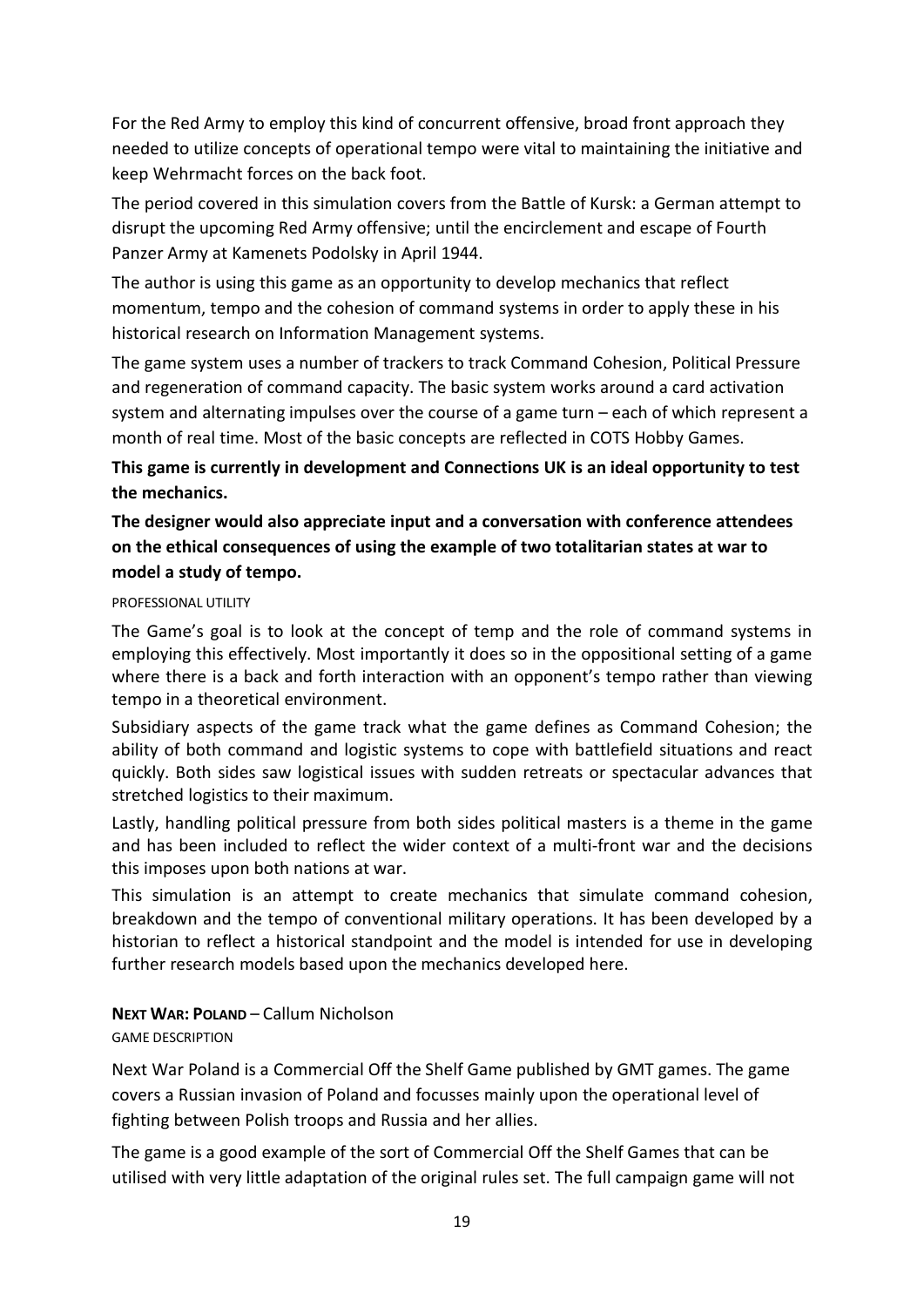be being ran in this demonstration. Instead one of the scenarios included within the game rules will be being played to allow for a more complete demonstration.

#### PROFESSIONAL UTILITY

This stand is intended to demonstrate how easy it is to buy a commercially available wargame and quickly get it out and play it with a professional audience. The game demonstrates cutting edge mechanics that might be adapted to model modern, high intensity conflict and the problems associated with this.

# **A RECKONING OF VULTURES** – Professor Rex Brynen *Session Two Only*

#### GAME DESCRIPTION

A Reckoning of Vultures is a fictional game of coup plotting, designed to highlight the use of matrix game techniques to explore complex, multi-sided political and military issues. It is included in the Matrix Game Construction Kit, produced by PAXsims (Rex Brynen, Tom Fisher, and Tom Mouat) with support from the UK Defence Science and Technology Laboratory.

#### PROFESSIONAL UTILITY

Vultures is an excellent example of the utility and speed of gaming provided by matric games

#### ROSENSTRASSE, A WAR BIRDS STORY OF LOVE & SURVIVAL: BERLIN 1933 - 1943 - Graham LB

#### *Session One Only, Two Female and Two Male Participants*

#### GAME DESCRIPTION

## **Rosenstrasse is a serious game that explores emotional territory that some might find troubling. All players must acknowledge this and commit to the safety and security of participants being the first priority of the game. Safety mechanisms will feature, and compliance with these is mandatory.**

1933 Berlin. As the Nazi party rises to power, lines are drawn in the sand to separate who is German and who is not. This line runs straight through marriages between Jewish and 'Aryan' Germans. Over an in-game decade, players explore how the Reich's racial policies, restrictions, and violence strip away liberty, security, and dignity for these families. Though their marriages initially shelter them, the Jewish men in these partnerships will not escape. When they are finally seized for deportation, the women in their lives have one last chance to keep them alive. To do so, they must stand up and defy the Third Reich. In the very heart of darkness, is such resistance even possible?

Rosenstrasse is an elegiac, immersive historical role-playing game for four players and one facilitator. It explores marriages between Jewish and 'Aryan' Germans in Berlin between 1933 and 1943, and culminates in the historical women-led protests on Rosenstrasse in February – March 1943. Each player takes the role of two characters, at least one of whom is Jewish and at least one of whom is female. As a result, players experience this story of persecution and resistance from multiple perspectives. No prior knowledge of history is needed to play Rosenstrasse, nor does prior knowledge prevent enjoyment of the game.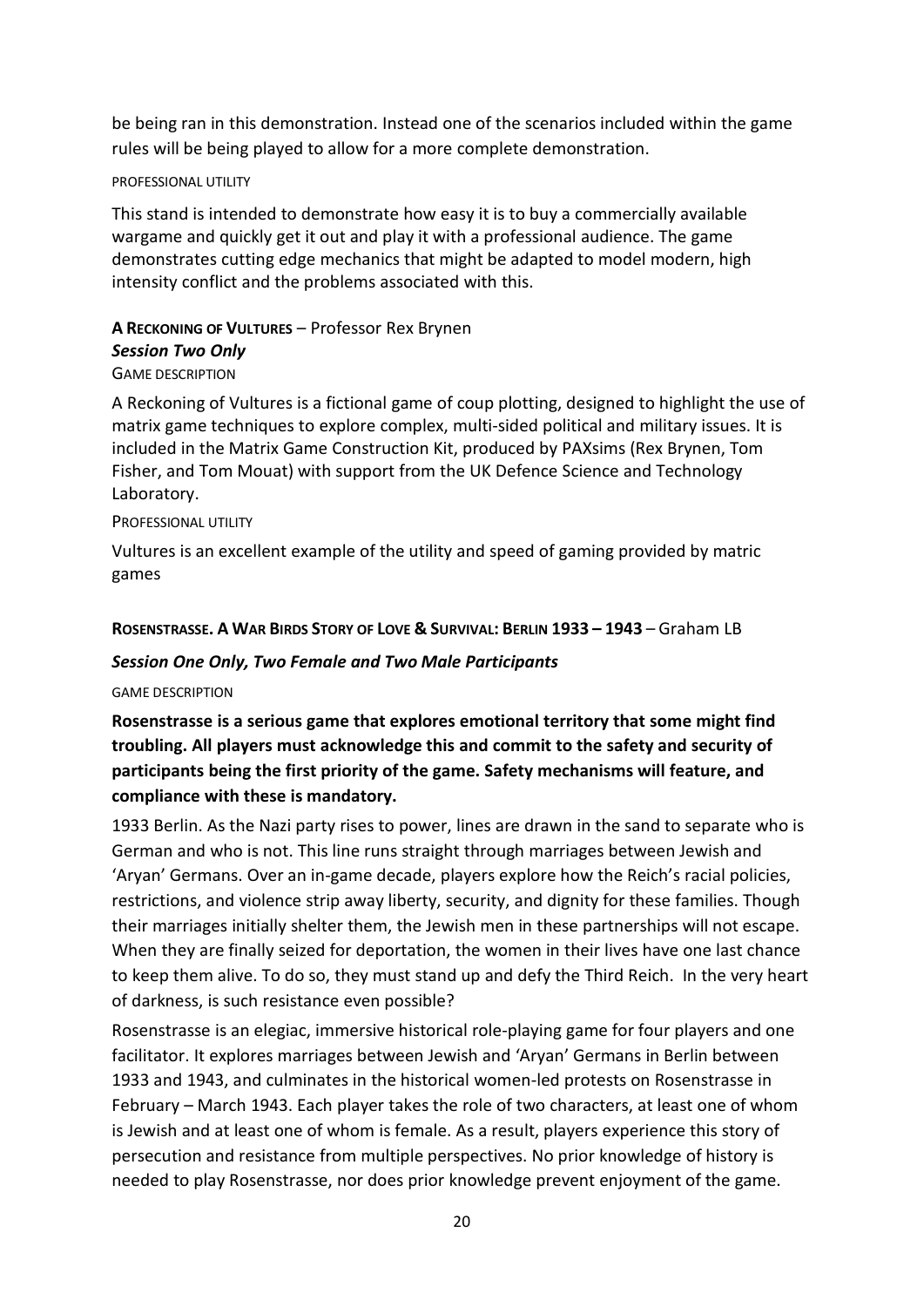#### PROFESSIONAL UTILITY

Rosenstrasse is an example of an entirely role-play game approach. Role-play can also be used for adjudication purposes in other games as a complementary approach to other adjudication methods, models and tools.

From a purely historical perspective, games can broaden our perspectives, for example by revealing the lost and forgotten histories of women, by centring marginalised historical experiences, and by providing a multiplicity of perspectives rather than a single dominant narrative.

**SIGNAL** – Kiran Lakkaraju, .Ph.D. Sandia National Laboratories, Bethany Goldblum, Ph.D. University of California – Berkeley, Laura Epifanovskaya, Ph.D. Sandia National Laboratories, Andrew Reddie, University of California – Berkeley GAME DESCRIPTION

SIGNAL is a turn-based, three-player game to study conflict escalation and strategic stability of nations in an artificial world. Players choose courses of action that a hypothetical nation might follow, using economic, military, and diplomatic means. Players may choose to cooperate with or compete against the other players in the virtual world to grow their infrastructure and gain resources while avoiding loss of home territory to conventional militarized invasions or nuclear war. The game proceeds in rounds, with players maneuvering their forces within a map-based environment.

Players work simultaneously, often negotiating agreements such as trade deals or military alliances, and "signal" to others by placing tokens on hexes (units of land or water). The signaling token is accompanied by the staging of cards (face down) that reflect actions like building cities, sending troops to neutral territories, or engaging in military operations, including the use of conventional or nuclear arms. Players may then exercise their staged actions, but only at locations where signaling tokens were previously placed.

During this action phase, players take a series of turns, After a predetermined set of rounds, players are ranked on a relative scale based on their infrastructure, resources, and territorial integrity to determine the winner—with a player's cumulative performance captured on a leaderboard.

#### PROFESSIONAL LITILITY

We are interested in developing "experimental wargames" that allow for systematic and quantitative study of national security relevant scenarios. SIGNAL is our first experimental wargame designed to complement the qualitative information derived from traditional wargaming methods through the creation of a virtual environment that will generate data to support academic scholarship and guide inquiry.

Experimental wargames offer several benefits when compared with existing approaches. Unlike traditional wargames, these new methods allow for increased reproducibility in wargaming in a systematically varied environment. This can help to bridge the "complexityscarcity" gap, where scenarios are too complex to model from first principles and data from actual events are too sparse to draw conclusions. With repeatable games and enhanced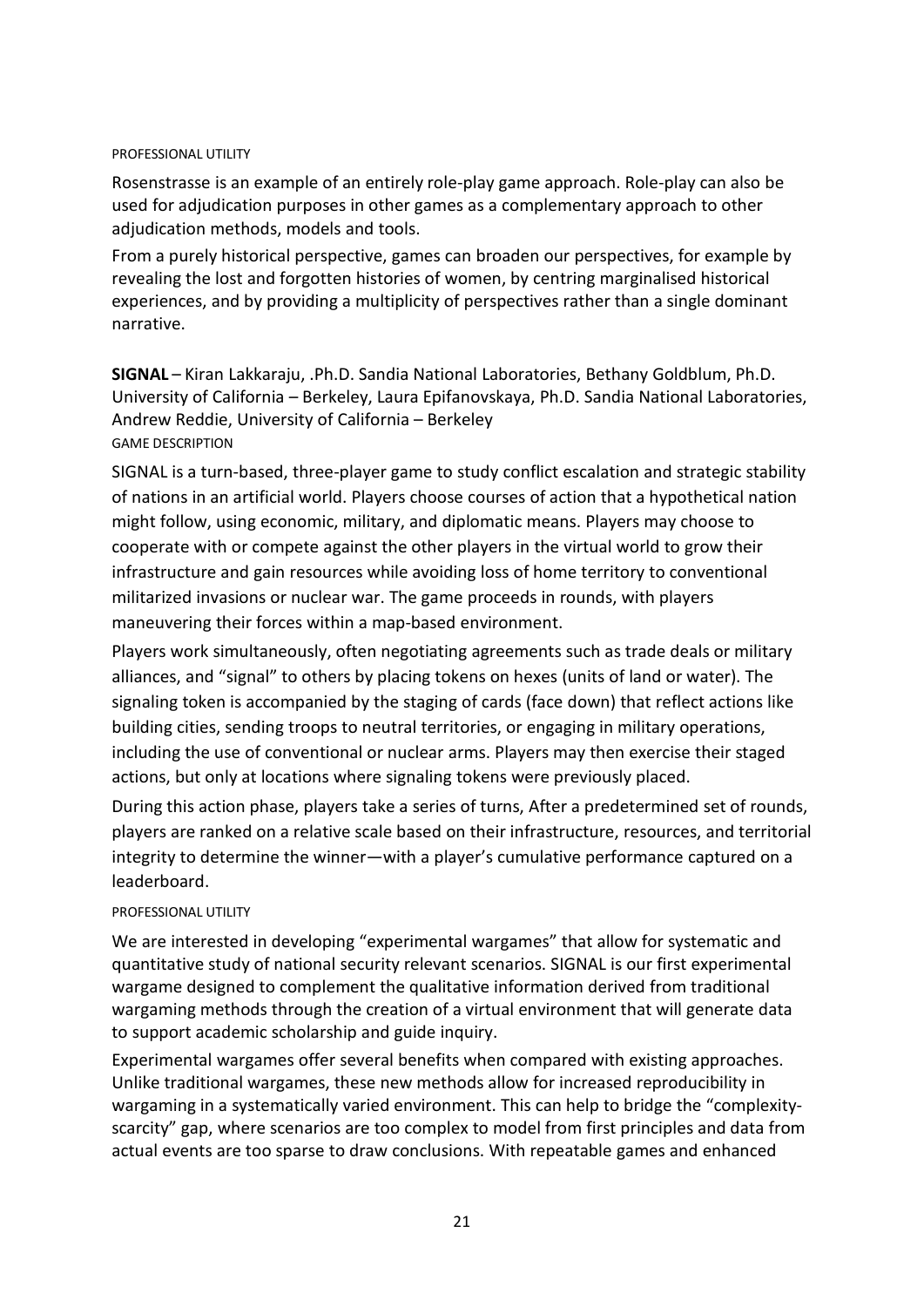control over the experimental conditions, researchers can isolate the variables that they hypothesize may be causal and examine the effects empirically.

In comparison to computer-based or game theoretic modeling, the data collected via these games includes human decision-making and can thus be analyzed to explore factors such as personality, cognition, and experience. Experimental wargames also offer an alternative to a number of challenges inherent in survey experiments. For example, the interactive and roleplaying aspects of a game environment tend to engage and draw in subjects to the scenario, while a survey may not offer the same immersion. Further, as subjects learn the nuances of a game, their strategies and methods of play may change, enabling adaptive behavior that would be difficult to capture in a survey.

## **STRIKE: BATTLEGROUP TACTICAL WARGAME –** Michael J Young, DSTL *Session Two Only*

### GAME DESCRIPTION

The British Army is being equipped with a new generation of armoured fighting vehicles which will be formed into its new Strike brigade. The vehicles are an 8 wheeled armoured personnel carrier known as the Mechanised Infantry Vehicle ("MIV") and a family of variants based around the new AJAX medium weight armoured fighting vehicle. The British army was keen to see how the Strike Brigade would perform on the battlefield so organised a series of manual wargames to examine their battlefield performance. I was involved in this and produced the STRIKE! wargame as a result.

The game has been almost embarrassingly well received and has been delivered to many customers in the UK and abroad (See for example the review on PAXSIMS at https://paxsims.wordpress.com/2018/08/24/the-strike-battlegroup-tactical-wargame/

STRIKE! is a detailed tactical level game, based around one inch square counters each representing a platoon of 3 or 4 vehicles. There were also helicopter and engineering assets provided along with an alternative Red ORBAT with less sophisticated equipment. The game is played on a hex map with each hex on the map representing an area 500 metres across, and each pair of turns representing an hour of real time.

The counters had a unit ID, movement, firepower and protection details written on them. During this session I will run through a tutorial scenario introducing the rules gradually as players gather confidence.

#### PROFESSIONAL UTILITY

The main professional utility will be in developing concepts for tactical manoeuvre. STRIKE! is an example of a conventional tactical level board game, useful for people interested in examining the capabilities of particular ground vehicles, especially in direct fire tactical combat. It emphasises tactical manoeuvre but does not have specific rules for supply, C3, or hidden movement.

It will be useful as a means to experiment with different RED and BLUE ORBATS and to compare their effectiveness, and find strengths and weaknesses. The game also comes with three different maps representing terrain in Eastern Europe, Salisbury Plain and East Africa.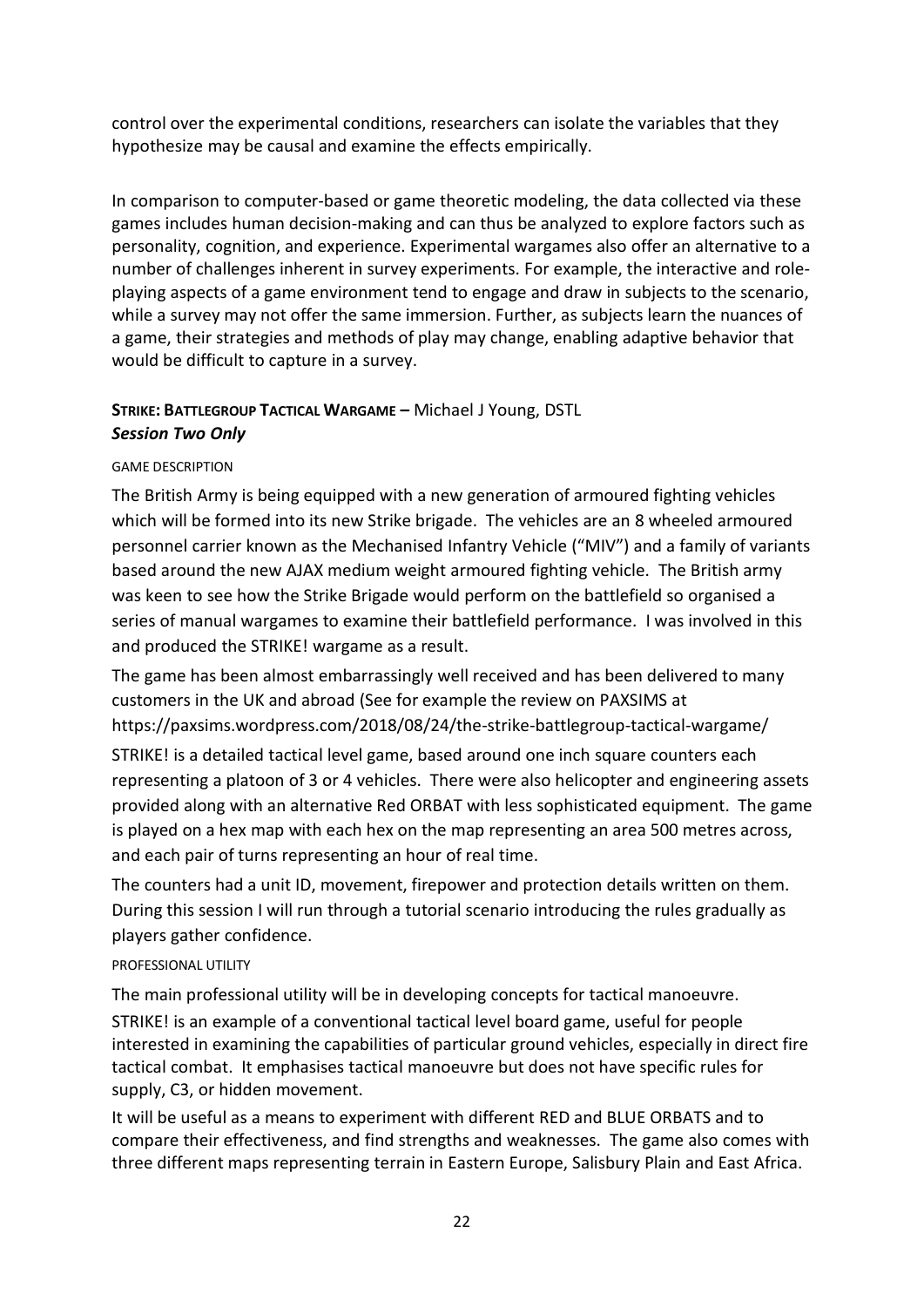This enables players to examine the different tactics that would be appropriate in the different terrains.

# **SATELLITE INTELLIGENCE GATHERING SIMULATION: SWEEPING SATELLITES –** Professor Mike Sheehan, Swansea University

#### GAME DESCRIPTION

This is a turn-based adversarial game played between two teams representing opposing superpowers. The players are presented with the role of being members of an information gathering analyst team with access to limited satellite reconnaissance resources but with the scope of determining the strategic intentions of the opposing superpower. The team know of their own side's long-term strategic intentions and what deployed resources are being hidden from their opponent, recommending an appropriate defensive strategy to hide these assets from hostile spying eyes. Thus, the game play is a form of a sophisticated hide and seek, with an element of player guided misinformation and deception.

The players will tactically choose from a variety of search patterns based from the ground tracks of common satellite characteristics appropriate to each side's (Red and Blue) real world capabilities and decide an appropriate sampling pattern. Detection is not necessarily guaranteed or immediate, so several passes may be required before the identity of hidden facilities are revealed. Players will be challenged to prioritise these planned searching operations alongside new tasks required from unexpected evolving world events that can generate new assets for both sides or third parties. ASAT operations may be conducted by both sides. The game end with a player led briefing back to the umpire team (representing their chain of command) as to the intentions of the opposite superpower and an evaluation of world events generated during the game. They also reflect on how compromised the or own sides assets could be. This would lead to an end of game discussion between the two sides, with additional umpire and subject matter expertise commentary in a breakout session.

#### PROFESSIONAL UTILITY

The game is designed to make the players aware of both the utility and the limitations of satellite remote surveillance for conflict and crisis management. The two teams seek both to uncover the hidden activities of actual or potential adversaries, while at the same time attempting to minimise the useful intelligence the opposition can gather. The mechanics of the game bring out the fact that satellite reconnaissance is subject to a variety of practical limitations and as a military asset, is a 'resource' that is not infinite, so that significant decisions have to be made as to where and how to commit these resources for the maximum benefit. The game also encourages players to be aware of the high risks associated with initiating anti-satellite operations against an adversary in peacetime. It is particularly appropriate for the armed forces. The gameplay is adversarial and thus is not a Course of Action (CoA) planning exercise but is an active learning experience that will challenge the players to understand their opponent's strategy. The final action of the game is a player led presentation briefing back to the umpire team as to what they think the opposing side is up to and how much of their own efforts has been compromised or remains a secret. Thus, the players will be asked to be self-reflective in their achievements, appraise their strategy and suggest improvements or lessons learned. The game will end with a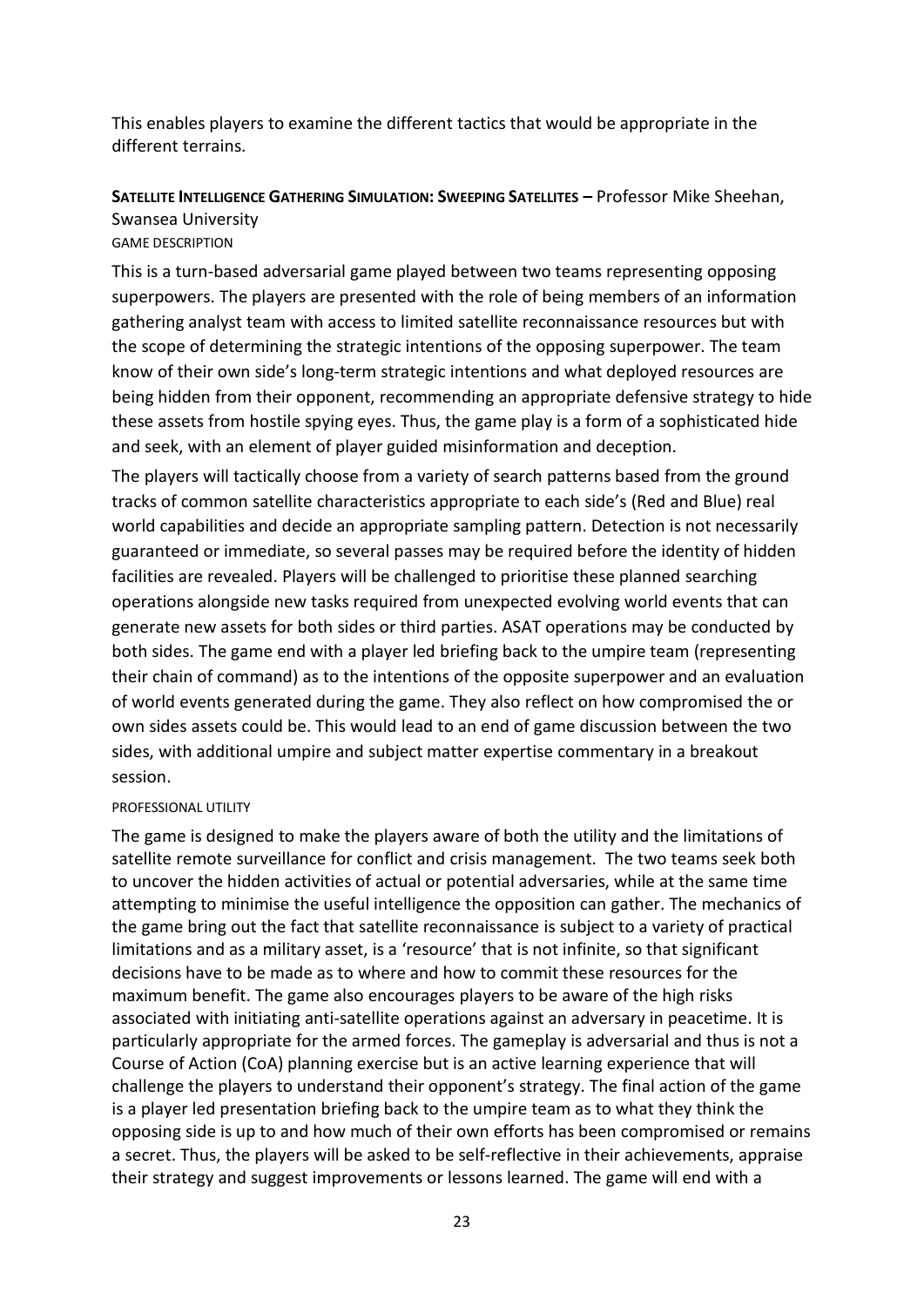discussion of comparative real-world events that have occurred that mimic those represented by the in-game events the players have experienced.

## **WE ARE COMING, NINEVEH!** – Professor Rex Brynen *Session One Only*

### GAME DESCRIPTION

We Are Coming, Nineveh! is a tactical wargame that examines the Iraqi liberation of West Mosul from Daesh (ISIS) control in February-July 2017. The game uses area movement and blocks to represent urban operations and fog of war, while a system of added capability cards and variable victory conditions allows players to explore the many ways the campaign might have been fought. The game was first developed by Juliette Le Ménahèze and Harrison Brewer in the conflict simulation course at McGill University , later joined by Brian Train and Rex Brynen. We Are Coming, Nineveh is scheduled for commercial publishing by Nuts! Publishing in 2020.

#### PROFESSIONAL UTILITY

This stand is intended to demonstrate how easy it is to buy a commercially available wargame and quickly get it out and play it with a professional audience. The game demonstrates cutting edge mechanics that can be used to model modern, high intensity conflict and the problems associated with this.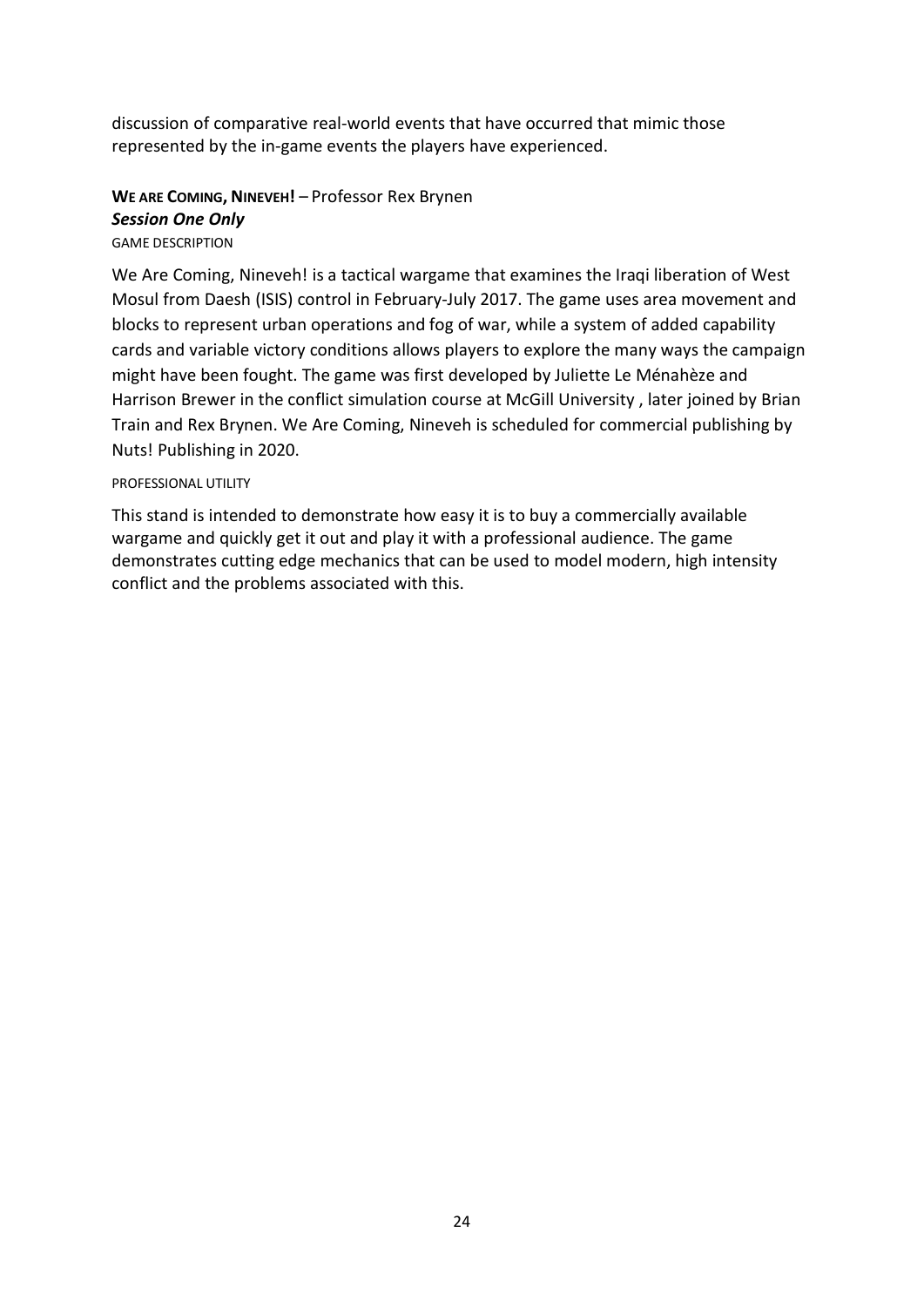# **Day Three Deep Dive Options**

This is an opportunity for attendees to pick from several deep dives presented by experts in these areas.

## *On Wargaming* **(PM session only)** A presentation on the recently published book - Matt Caffrey

This block is a briefing version of the book, On Wargaming by its author Matt Caffrey. The book asserts wargames save lives – but they save friendly lives only if you wargame more effectively than your adversary. If you wanted your fighter aircraft to be more effective than your adversary's fighters you might explore different wing shapes in a wind tunnel. While aerodynamics is one of those sciences that can be advanced in a laboratory, the study of war, like the study of astronomy and meteorology cannot be conducted through laboratory experiments. The study of all three requires taking insights from observed data. In the case of war that data is called history. On Wargaming begins by providing a foundation of that data, the history of wargaming from BC to today, a global history of the global application of wargaming. On Wargaming then builds on that foundation to describe how individuals and nations can apply wargaming to increase their effectiveness – in war and other areas of competition. It concludes by asking, can we shape future wargames so the casualty count goes to zero by finding ways to avoid wars all together?

## **Wargaming the Future (all day)** – Stephen Downes-Martin and Stephen Aguilar-Millan

Many of our most expensive weapon systems have service lives of about half a century, forcing us onto a high-inertia security trajectory that is transparent to our more agile adversaries who can then plan around that trajectory with cheaper systems based on our research and development expenditures. We must wargame out to service life to ensure our current weapons systems and concepts of operations are well designed for both the near term and the far future. Therefore, we must be able to wargame out that far to support acquisition and employment of these platforms. This Deep Dive will briefly introduce the problem and the possible application of futuring to wargaming followed by a workshop. During the workshop participants break into small groups and discuss and document their answers to three questions: (1) What do we want the battlespace faced by Europe to look like in 50 years? (2) What pathways from now to then are feasible and what are the barriers to getting there? (3) How might we use wargaming to overcome those barriers? The Chairs will analyse the documentation produced by the participants and write a report for posting to the Connections UK website.

(No small group will be larger than 6 people. Each group will elect a leader who will facilitate the group, take notes, and provide those notes to the Leaders of the Deep Dive.)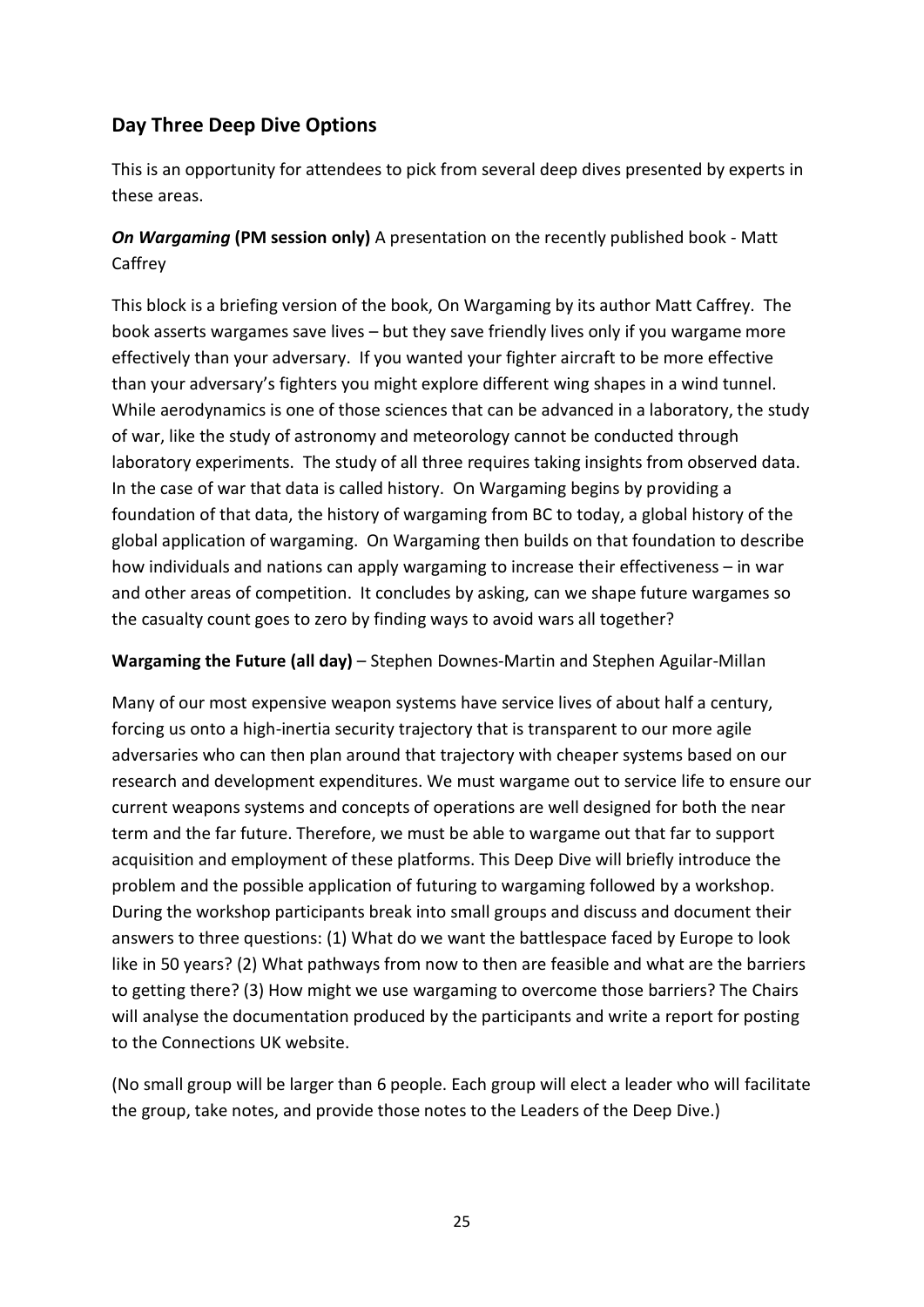## **Data Capture and Analysis (Part 2, PM session only)** – Colin Marston

**Presentation 3: Modelling of the human terrain in support of C2 exercises – David Robson,** NSC.

This presentation discusses the design of a computer assisted modelling toolkit for a UK military training and education requirement, lessons learned during its construction and intended follow on activity.

The Influence and Infrastructure Combat Model allows a user to model the flow of information though a Human Terrain, informing decisions on the likely outcome of Influence activity and military activity for training exercises. It may be used in isolation or federated with a kinetic combat engine to model full spectrum military operations.

Key is the concept of Competitive Control which explains the rise and fall of dominant narratives within a local population group by treating a population as an unstable equilibrium destabilised by external actors. Drawing upon epidemiological compartment modelling techniques, information is modelled as mimetic packets which are passed between software agents representing population groups, changing the support for different factions. These act as a quantifiable 'target' for influence operations within an exercise (especially social and mass media activities). By using aggregated census and other open source data, this concept forgoes much of the complex data preparation required by other current tools and specifically avoids the requirement for Social Media derived datasets.

**Presentation 4: Hosting a Matrix Wargame in a Slack Workspace** – LTC Thorsten Kodalle, German MOD.

This article is a work in progress description of competence-based learning approaches at the Command and Staff College of the German Armed Forces (CSC) (specifically at the Faculty of Politics, Strategy and Social Science) and contains a best practice example for the successful implementation of a web 2.0 collaboration tool (slack) into a pen-and-paper tabletop exercise using a matrix wargame approach. It describes the terminological understanding of keywords like "Wargaming", "Serious Gaming" and "Gamification" at the CSC and their relation to "Matrix Wargaming". It shows how to use a free version of slack to create a holistic learning ecosystem that fosters self-driven learning that is not restricted in time and space and enables global, synchronous and asynchronous contributions from students and subject matter experts (SMEs).

Subject to connectivity within KCL, attendees might wish to join the following Slack Workspace before or during the presentation following this link if they wish [https://join.slack.com/t/mwgkaliningrad20xx/shared\\_invite/enQtNjA2MTcyNjczMzgzLTg0Y](https://join.slack.com/t/mwgkaliningrad20xx/shared_invite/enQtNjA2MTcyNjczMzgzLTg0YWFjNmRmNmUwODQwY2M3ODNhYzI0ZGNlNmQ0OTU2NTE0NzUxZGViNzljNzU2ZDZlNTQ5NDYyNDcyMTNiZTU) [WFjNmRmNmUwODQwY2M3ODNhYzI0ZGNlNmQ0OTU2NTE0NzUxZGViNzljNzU2ZDZlNTQ5](https://join.slack.com/t/mwgkaliningrad20xx/shared_invite/enQtNjA2MTcyNjczMzgzLTg0YWFjNmRmNmUwODQwY2M3ODNhYzI0ZGNlNmQ0OTU2NTE0NzUxZGViNzljNzU2ZDZlNTQ5NDYyNDcyMTNiZTU) [NDYyNDcyMTNiZTU](https://join.slack.com/t/mwgkaliningrad20xx/shared_invite/enQtNjA2MTcyNjczMzgzLTg0YWFjNmRmNmUwODQwY2M3ODNhYzI0ZGNlNmQ0OTU2NTE0NzUxZGViNzljNzU2ZDZlNTQ5NDYyNDcyMTNiZTU) 

QR Codes for convenience – using a mobile device is part of the best practice experience: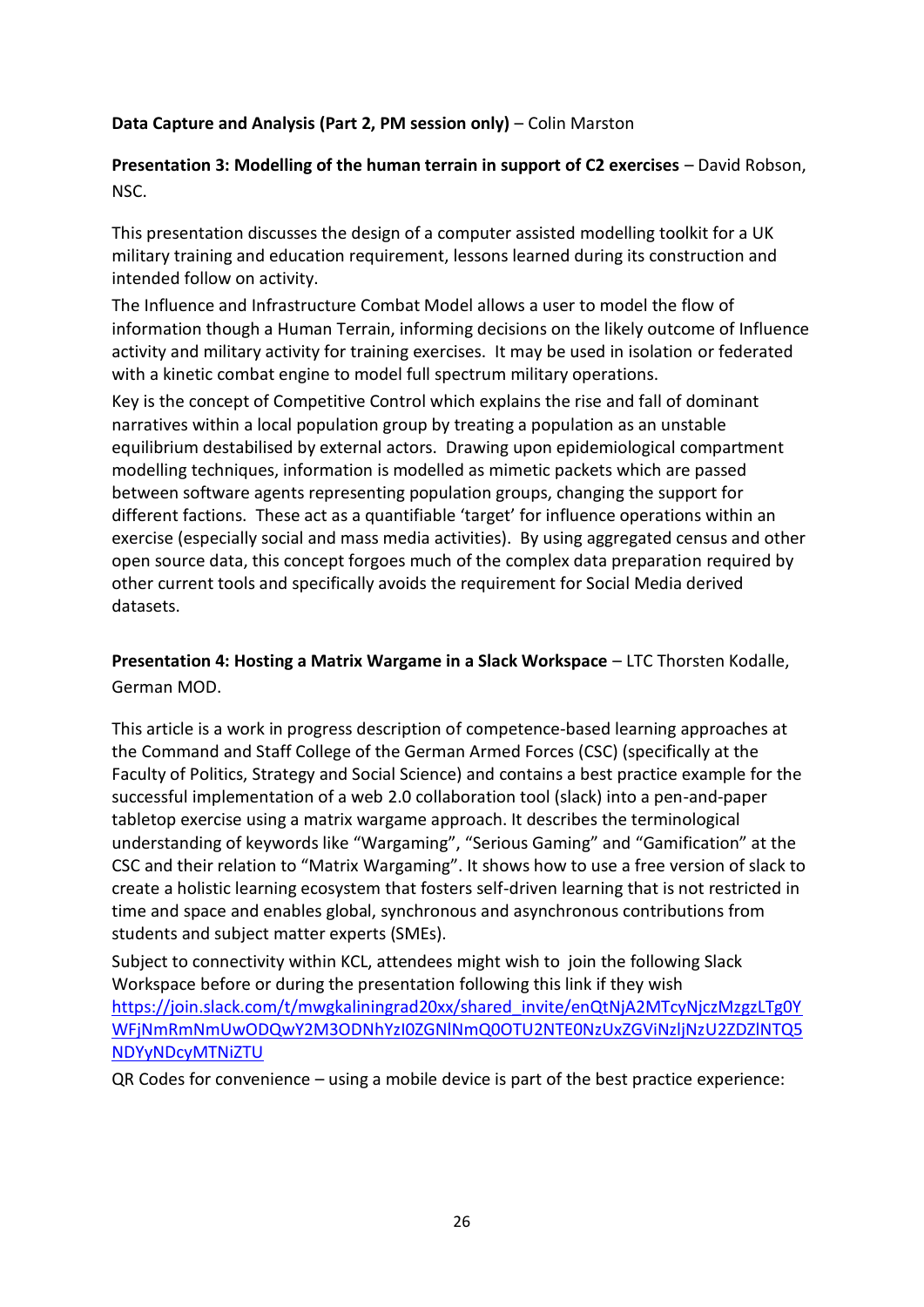

**Space Games (AM session only)** – Jim Wallman, Professor Mike Sheehan and Stephen Etheridge

Taking wargaming into orbit.

Technically complex, expensive and often both over- and under-rated the space dimension in conflict deserves more than just hand-waving when it comes to developing mechanisms and game systems for professional wargames. Space games might not be a stand-alone game about ASATs and orbital management, but also might encompass the challenges faced by the growing commercial space industries as well as the limitations and opportunities inherent in national Space Situational Awareness (SSA). This deep dive will look at how the subject has been approached, is being approached, and will include a wider discussion on potential for the future.

## **Technology to Support Wargaming (Technology Stands – AM and PM sessions)** – Andrew Elliott

Technology is advancing at a speed and scale not previously experienced. Commercial board game companies are considering how best to capitalise on these technological innovations, be it in the manufacturing of components, the enhancement of analogue games or the development of digital versions of games. Are professional wargamers doing the same? The aim of the 'technology to support wargaming' deep dive is to develop our understanding of how technology could be better used to support professional wargamers with the design and development, execution and analysis of a wargame. The deep dive will comprise several stands that will cover a broad range of different technologies and approaches. The stands will be interactive and we encourage you to participate and get hands-on. Some technologies will be experimental or in development, providing you with an opportunity to engage at the embryonic stages, helping to steer future development. The UK MOD's Dstl Searchlight team will also be present and will be able to advise on how to go about getting a technology-related idea developed.

Examples of some of the stands being displayed this year are:

**Dstl: Unity and COTS games in support of wargaming**. A demonstration of the Unity games engine and COTS technology in support of wargaming and analysis.

**Pegasus Bridge**. This is a concept-demonstration wargame exploring the art-of-the-possible with touch input and existing Unity turn-based strategy game assets.

**George**. This is an award-winning analysis model, demonstrating the flexibility of Unity as a development environment. Initially built to analyse scripted many-on-many tank